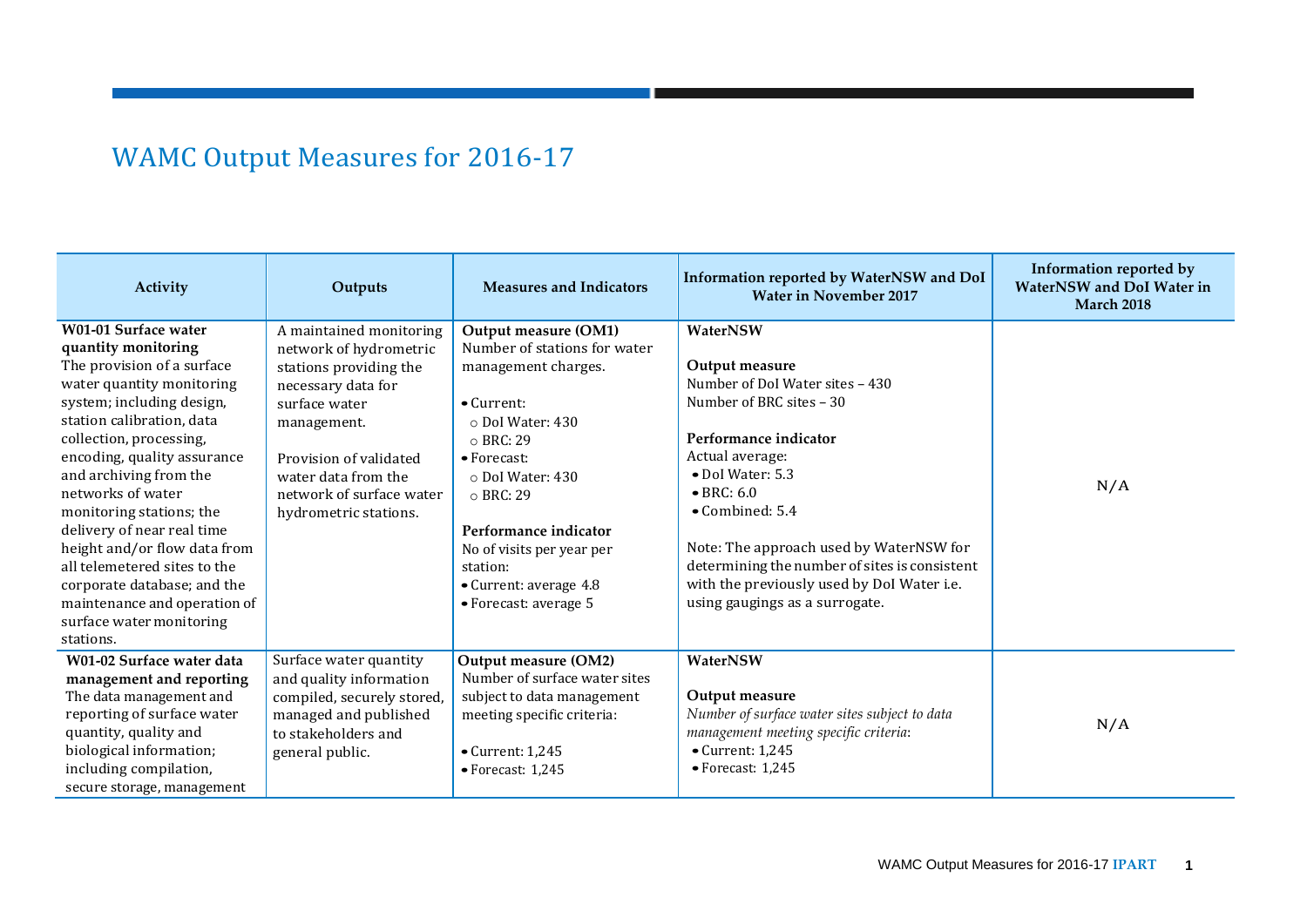| Activity                                                                                                                                                                                                                                                                                                                                          | Outputs                                                      | <b>Measures and Indicators</b>                                                                                                                                                                                                                                                                                                                                                                                                                                                                                                         | Information reported by WaterNSW and DoI<br><b>Water in November 2017</b>                                                                                                                                                                                                                                                                                                                                                                                                                                                                                                                                                                         | Information reported by<br><b>WaterNSW</b> and DoI Water in<br><b>March 2018</b>                                                                                                                                                                                                                                                                                                                                                                                                                          |
|---------------------------------------------------------------------------------------------------------------------------------------------------------------------------------------------------------------------------------------------------------------------------------------------------------------------------------------------------|--------------------------------------------------------------|----------------------------------------------------------------------------------------------------------------------------------------------------------------------------------------------------------------------------------------------------------------------------------------------------------------------------------------------------------------------------------------------------------------------------------------------------------------------------------------------------------------------------------------|---------------------------------------------------------------------------------------------------------------------------------------------------------------------------------------------------------------------------------------------------------------------------------------------------------------------------------------------------------------------------------------------------------------------------------------------------------------------------------------------------------------------------------------------------------------------------------------------------------------------------------------------------|-----------------------------------------------------------------------------------------------------------------------------------------------------------------------------------------------------------------------------------------------------------------------------------------------------------------------------------------------------------------------------------------------------------------------------------------------------------------------------------------------------------|
| and publishing of data to<br>customers, stakeholders and<br>the general public.                                                                                                                                                                                                                                                                   |                                                              | Performance indicator<br>Percentage telemetered sites<br>with data available on internet<br>9am each day:<br>$\bullet$ Current: 95%<br>• Forecast: 95%<br>Percentage of DoI Water<br>funded sites telemetered<br>• Current: 90%<br>• Forecast: 90%                                                                                                                                                                                                                                                                                     | Performance indicator<br>Percentage telemetered sites with data available<br>on internet 9am each day:<br>• Current 98% (based on all telemetered<br>sites, not just IPART funded)<br>Percentage of DoI Water funded sites telemetered:<br>Current 92% (restricted to the 430 sites<br>under review with DoI).                                                                                                                                                                                                                                                                                                                                    |                                                                                                                                                                                                                                                                                                                                                                                                                                                                                                           |
| W01-03 Surface water<br>quality monitoring<br>The provision of a surface<br>water quality monitoring<br>program; including design,<br>sample collection, laboratory<br>testing and analysis, test<br>result quality assurance to<br>accepted standards, and test<br>result encoding to make it<br>available for data<br>management and reporting. | Provision of validated<br>water quality test<br>information. | Output measure (OM3)<br>Number of tests per year:<br>$\bullet$ Current:<br>o DoI Water: 30,120 per year<br>o MDBA: 5,144 per year<br>o BRC: 4,800 per year<br>Forecast: as above<br>Performance indicator<br>Tests meeting quality standards<br>(percentage acceptable<br>tests/total tests):<br>Current: 90%<br>• Forecast: as above<br>Speed of reporting ofresults<br>(percentage of tests taken,<br>processed, quality assurance<br>approved and coded for<br>publication within 90 days):<br>Current: 90%<br>• Forecast: as above | WaterNSW/DoI Water<br>Output measure<br>• Current:<br>o Dol Water: 27,384<br>o MDBA: 4,390<br>$\circ$ BRC: 4,525<br>The proposed number of MDBA samples can<br>only be met if the Menindee Lakes are full<br>for a substantial part of the year.<br>The number of test reported is lower due to<br>limited staff capacity and reduced resourcing<br>in the north of state.<br>Performance indicator<br>Tests meeting quality standards (percentage<br>acceptable tests/total tests).<br>• Current: 91% (some tests that do not meet<br>quality standards are due to samples being<br>received by the laboratory outside of the<br>holding period) | <b>DoI</b> Water<br>Performance indicator<br>83.3% of lab results reported into<br>KiWQM in less than 90 days.<br>Only a small proportion have been<br>quality coded, but WaterNSW<br>aiming to have this addressed by<br>June 2018.<br>WaterNSW<br>Performance indicator<br>95.11% Completed<br>77 of 1575 samplings do not have<br>the complete laboratory results<br>required for data processing and<br>coding.<br>We will continue to investigate<br>with DoI Water on<br>anomalous/missing results. |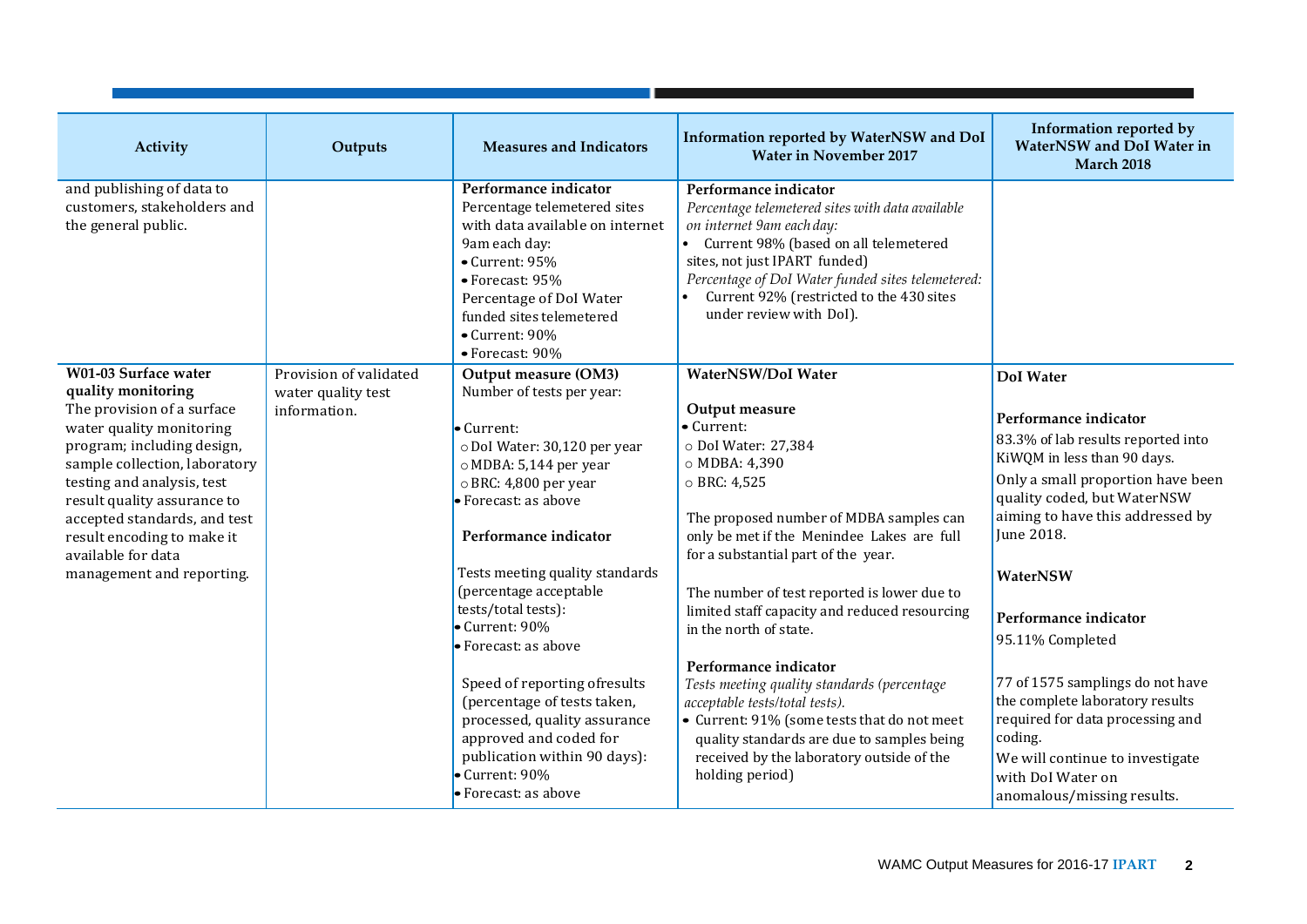|                                                                                                                                                                                                                                                                                                                                |                                                                                               |                                                                                                                                                                                                                                                                                                                                                                                                                           |                                                                                                                                                                                                                                                                                                                                                                                                                                                                                                                                                                                                                   | Information reported by                        |
|--------------------------------------------------------------------------------------------------------------------------------------------------------------------------------------------------------------------------------------------------------------------------------------------------------------------------------|-----------------------------------------------------------------------------------------------|---------------------------------------------------------------------------------------------------------------------------------------------------------------------------------------------------------------------------------------------------------------------------------------------------------------------------------------------------------------------------------------------------------------------------|-------------------------------------------------------------------------------------------------------------------------------------------------------------------------------------------------------------------------------------------------------------------------------------------------------------------------------------------------------------------------------------------------------------------------------------------------------------------------------------------------------------------------------------------------------------------------------------------------------------------|------------------------------------------------|
| Activity                                                                                                                                                                                                                                                                                                                       | Outputs                                                                                       | <b>Measures and Indicators</b>                                                                                                                                                                                                                                                                                                                                                                                            | Information reported by WaterNSW and DoI<br><b>Water in November 2017</b>                                                                                                                                                                                                                                                                                                                                                                                                                                                                                                                                         | WaterNSW and DoI Water in<br><b>March 2018</b> |
|                                                                                                                                                                                                                                                                                                                                |                                                                                               |                                                                                                                                                                                                                                                                                                                                                                                                                           | Speed of reporting ofresults (percentage of tests<br>taken, processed, quality assurance approved and<br>coded for publication within 90days):<br>• Current - Metrics currently beingdeveloped<br>following structural transformation<br>Laboratory analyses, processing and quality<br>assurance of results is the responsibility of<br>DoI Water.<br>Coding the laboratory data is the<br>responsibility of WaterNSW.<br>Field data unable to be uploaded to KiWQM<br>database from September 2016 to January<br>2017 as some changes were made to the<br>database. This issue is currently being<br>rectified. |                                                |
| W01-04 Surface water algal<br>monitoring<br>The provision of a surface<br>water algal monitoring<br>program; including design,<br>sample collection, laboratory<br>analysis, algal identification<br>and enumeration to accepted<br>standards, and result<br>encoding for provision to<br>regional coordinating<br>committees. | Provision of algal data on<br>the presence and extent<br>of potentially toxic algal<br>blooms | Output measure (OM4)<br>Number of sites monitored and<br>tested for blue green algae:<br>Current: average 73 sites per<br>month (DoI Water and<br>MDBA). Increased frequency<br>when conditions require.<br>Forecast: as above<br>Performance indicator<br>Percentage of samples collected<br>and analysed according to<br>current standards and within<br>agreed timeframe:<br>$\bullet$ Current: 95%<br>• Forecast: 95% | WaterNSW/DoI Water<br>Output measure<br>Number of sites monitored and tested for blue<br>green.<br>• Current: average 83 sites per month (DoI<br>Water and MDBA)<br>• Increased frequency when conditions<br>require.<br>Performance indicator<br>Percentage of samples collected and analysed<br>according to current standards and within agreed<br>timeframe.<br>Measurable by exception - 100% of samples<br>collected and analysed according to current<br>standards and within agreed timeframes.                                                                                                           | N/A                                            |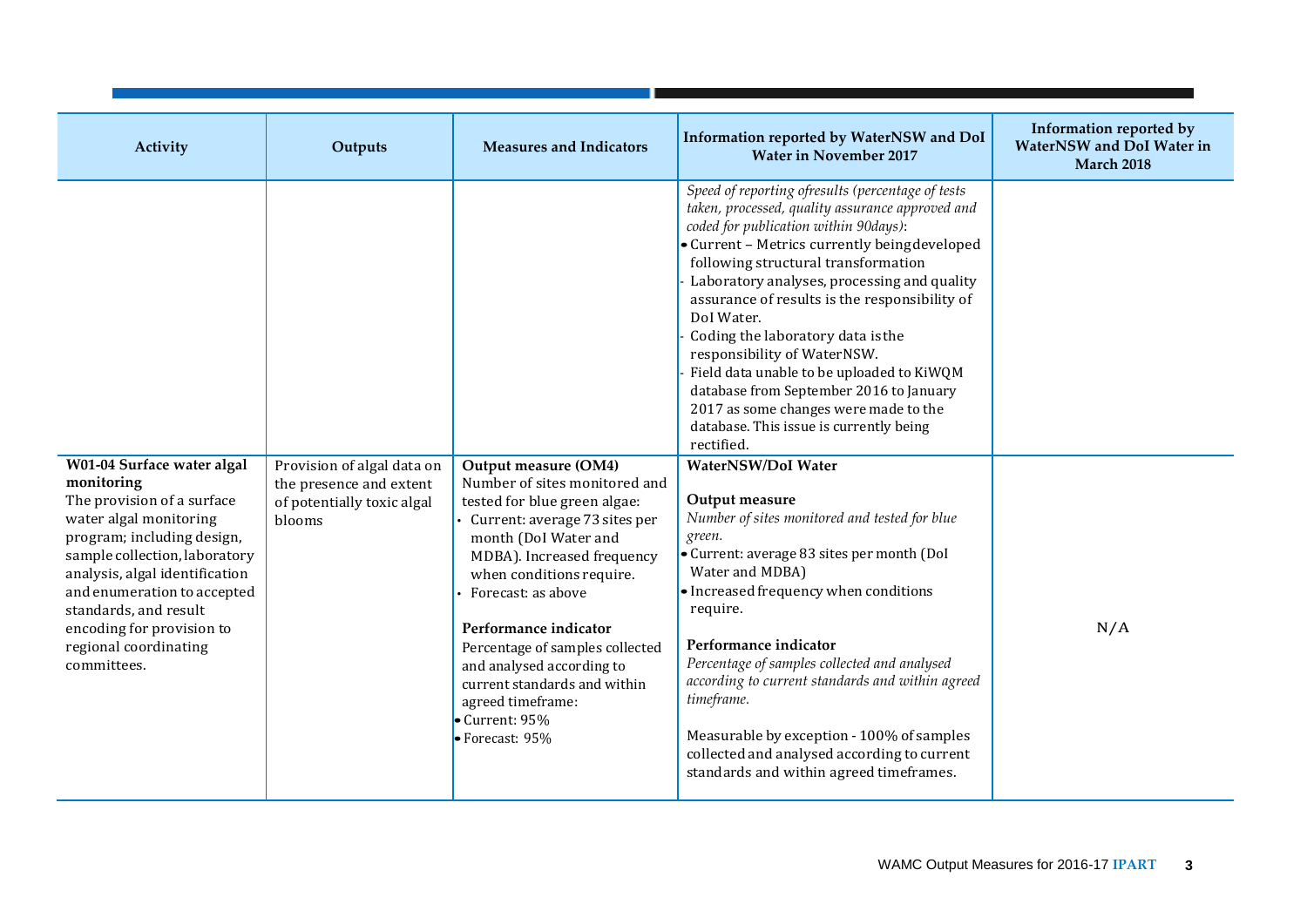| Activity                                                                                                                                                                                                                                                                                | Outputs                                                                                                                                                               | <b>Measures and Indicators</b>                                                                                                                                                                                                                                                                                                                                                                                                                                                | Information reported by WaterNSW and DoI<br><b>Water in November 2017</b>                                                                                                                                                                                                                                                                                                                                                                                                                                                                                                                                                                                                                                                                                                       | Information reported by<br>WaterNSW and DoI Water in<br><b>March 2018</b>                                                                                                                                                                                                                         |
|-----------------------------------------------------------------------------------------------------------------------------------------------------------------------------------------------------------------------------------------------------------------------------------------|-----------------------------------------------------------------------------------------------------------------------------------------------------------------------|-------------------------------------------------------------------------------------------------------------------------------------------------------------------------------------------------------------------------------------------------------------------------------------------------------------------------------------------------------------------------------------------------------------------------------------------------------------------------------|---------------------------------------------------------------------------------------------------------------------------------------------------------------------------------------------------------------------------------------------------------------------------------------------------------------------------------------------------------------------------------------------------------------------------------------------------------------------------------------------------------------------------------------------------------------------------------------------------------------------------------------------------------------------------------------------------------------------------------------------------------------------------------|---------------------------------------------------------------------------------------------------------------------------------------------------------------------------------------------------------------------------------------------------------------------------------------------------|
| W01-05 Surface water                                                                                                                                                                                                                                                                    | Provision of the                                                                                                                                                      | Output measure (OM5)                                                                                                                                                                                                                                                                                                                                                                                                                                                          | Samples were collected by WaterNSW using<br>standard procedures<br>and analysed by NATA accredited<br>laboratories.<br>Algal counts were carried out by DoI Water<br>between July 2016 and February 2017 and by<br>the WaterNSW contracted laboratory<br>between March and June.<br>All results were reported to the relevant<br>RACC coordinator with the agreed time<br>frame. This activity has now been fully<br>transferred to WaterNSW.<br>DoI Water                                                                                                                                                                                                                                                                                                                      | <b>DoI</b> Water                                                                                                                                                                                                                                                                                  |
| ecological condition<br>monitoring<br>The provision of a surface<br>water ecological condition<br>monitoring system to assess<br>the health of water sources;<br>including design and<br>application based on the<br>River Condition Index for<br>rivers, flood plains and<br>wetlands. | information for the six<br>components of the River<br>Condition Index:<br>• Hydrology<br>• Geomorphology<br>• Riparian<br>• Biota<br>• Disturbance<br>• Water quality | River condition index updated:<br>Current: an updated report<br>completed each year,<br>outlining the attributes<br>updated and the proportion<br>of the state/water sources<br>covered.<br>• Forecast: As above.<br>Performance indicator<br>Percentage of the state for<br>which the River Condition<br>Index (RCI) is completed in<br>current year:<br>• Forecast:<br>- 10% completed each year.<br>- 100% of all RCI completed for<br>the stateby the end of 10<br>years. | Output measure<br>An update report is currently being prepared<br>for 2016/17 and will be posted on the DoI<br>Water website by June 2018.<br>Performance indicator<br>10% has been completed, with updates<br>undertaken for Riverstyles (which captures<br>geomorphic condition) in the Hunter, Lower<br>North Coast, and Namoi Valleys<br>A value-add product is being developed from<br>the RCI. The River Condition Index Impact<br>Assessment Tool has been developed and will<br>soon be live on the web. It allows proponents<br>of CSG and mining activities to test the<br>impacts of their proposed activities on river<br>health, as a requirement of the Aquifer<br>Interference Policy. Although the project was<br>funded by other sources, it may be rolled out | Output measure<br>All data was updated for 2 valleys<br>(Namoi and Hunter) to meet the<br>10% update target per year.<br>Performance indicator<br>The River Condition Index model<br>was updated and the outputs<br>reported. The website updates of<br>reports will be completed by June<br>2018 |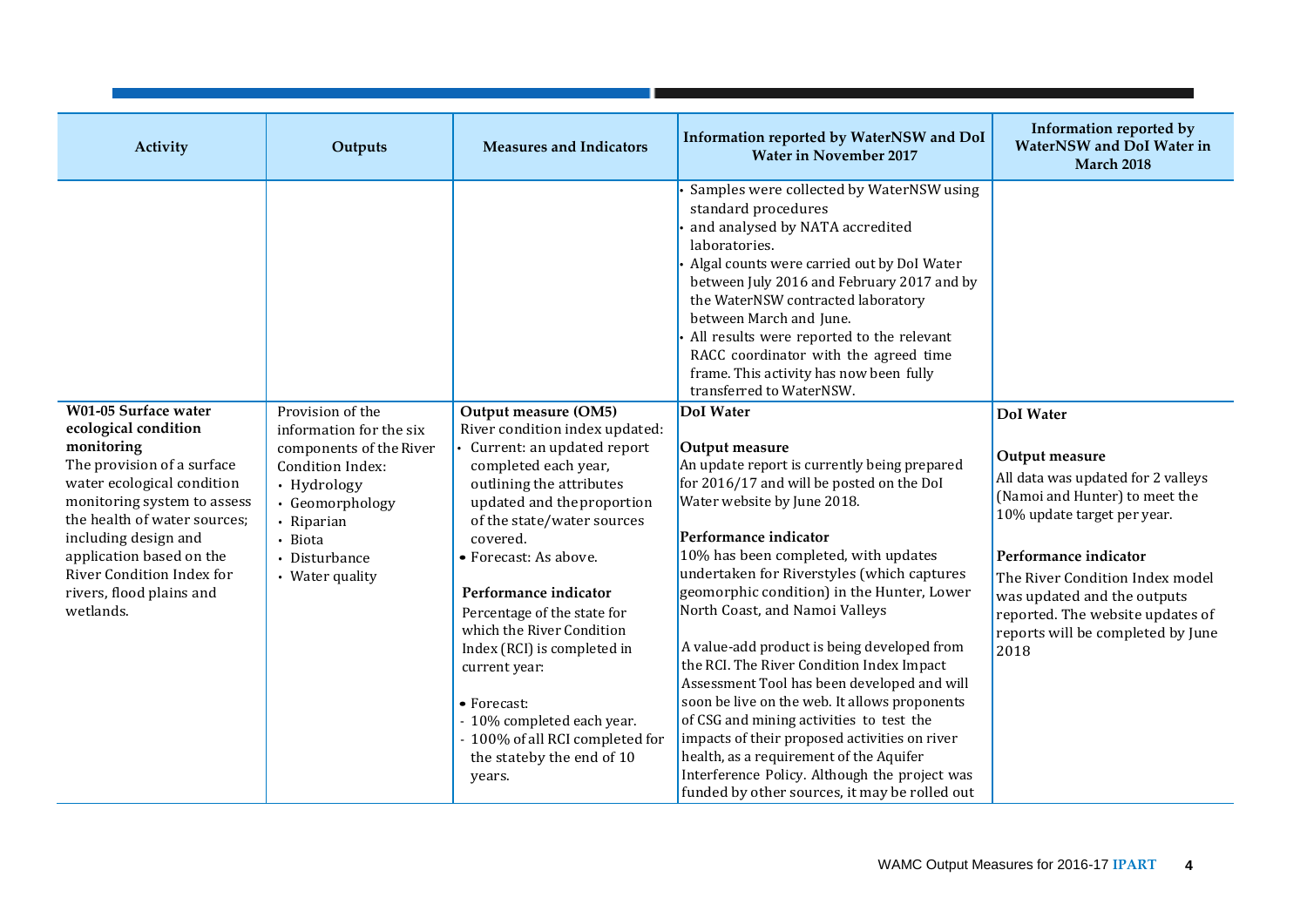| Activity                                                                                                                                                                                                                                                                                                                                             | Outputs                                                                                                                                                                                                                             | <b>Measures and Indicators</b>                                                                                                                                                                                                                                              | Information reported by WaterNSW and DoI<br><b>Water in November 2017</b>                                                                                                                                                                                                                                                                                   | Information reported by<br>WaterNSW and DoI Water in<br><b>March 2018</b>                                                                                               |
|------------------------------------------------------------------------------------------------------------------------------------------------------------------------------------------------------------------------------------------------------------------------------------------------------------------------------------------------------|-------------------------------------------------------------------------------------------------------------------------------------------------------------------------------------------------------------------------------------|-----------------------------------------------------------------------------------------------------------------------------------------------------------------------------------------------------------------------------------------------------------------------------|-------------------------------------------------------------------------------------------------------------------------------------------------------------------------------------------------------------------------------------------------------------------------------------------------------------------------------------------------------------|-------------------------------------------------------------------------------------------------------------------------------------------------------------------------|
|                                                                                                                                                                                                                                                                                                                                                      |                                                                                                                                                                                                                                     |                                                                                                                                                                                                                                                                             | more broadly for use by irrigators and others.                                                                                                                                                                                                                                                                                                              |                                                                                                                                                                         |
| W02-01 Groundwater<br>quantity monitoring<br>The provision of a<br>groundwater level, pressure<br>and flow monitoring system;<br>including design, site<br>calibration, data collection,<br>entry, audit, quality<br>assurance, archiving, and<br>information provision; and<br>the maintenance and<br>operation of groundwater<br>monitoring bores. | A maintained network of<br>monitoring bores<br>providing the data<br>necessary for<br>groundwater<br>management.<br>Provision of validated<br>quantity and other<br>physical resource data<br>from groundwater<br>monitoring bores. | Output measure (OM6)<br>The number of pipes from<br>which data are collected (in the<br>last 2 years):<br>$\bullet$ Current: 4,736<br>$\bullet$ Forecast: 4,800<br>Performance indicator<br>Percentage of pipes monitored<br>according to their scheduled<br>frequency: 90% | WaterNSW<br>Output measure<br>Number of pipes: 4498<br>Performance indicator<br>• The percentage of pipes monitored was<br>87%.<br>• Differences are due to access issues such<br>as cropping, wet weather and floods.<br>• And in some cases staff capacity and the<br>completion of small projects (including<br>pipes) within the last reporting period. | N/A                                                                                                                                                                     |
| <b>W02-02 Groundwater</b><br>quality monitoring                                                                                                                                                                                                                                                                                                      | The provision of<br>validated groundwater                                                                                                                                                                                           | Output measure (OM7)<br>The number of pipes from                                                                                                                                                                                                                            | WaterNSW                                                                                                                                                                                                                                                                                                                                                    | WaterNSW                                                                                                                                                                |
| The provision of validated<br>groundwater quality<br>monitoring program<br>including design, sample                                                                                                                                                                                                                                                  | quality information                                                                                                                                                                                                                 | which water quality data are<br>collected (in the last 2 years)<br>$\bullet$ Current: 495<br>• Forecast: 495                                                                                                                                                                | Output measure<br>Number of pipes= 671 from KQWMN<br>Performance indicator                                                                                                                                                                                                                                                                                  | Performance indicator<br>100% complete                                                                                                                                  |
| collection, laboratory testing<br>and analysis, test result<br>quality assurance to accepted<br>standards, and test result<br>encoding to make it available<br>for data management and                                                                                                                                                               |                                                                                                                                                                                                                                     | Performance indicator<br>Percentage of pipes monitored<br>according to their scheduled<br>frequency:<br>• Current: 90%                                                                                                                                                      | Updated response provided by WaterNSW<br>in March 2018.                                                                                                                                                                                                                                                                                                     | An increase in samples collected is<br>related to normal maintenance of<br>the pipes - When a pipe has been<br>"blown" to clear screens a water<br>sample is collected. |
| reporting.                                                                                                                                                                                                                                                                                                                                           |                                                                                                                                                                                                                                     | • Forecast: 90%                                                                                                                                                                                                                                                             |                                                                                                                                                                                                                                                                                                                                                             | We will isolate these in future<br>reporting.                                                                                                                           |
| W02-03 Groundwater data<br>management and reporting<br>The data management and<br>reporting of groundwater<br>quantity and quality                                                                                                                                                                                                                   | Groundwater quantity<br>and quality information<br>compiled, securely stored,<br>managed and published<br>to stakeholders and                                                                                                       | Output measure (OM8)<br>Number of active pipes subject<br>to data management:<br>$\bullet$ Current: 4,736<br>$\bullet$ Forecast: 5,000                                                                                                                                      | WaterNSW<br>Output measure<br>Number of active pipes subject to data<br>management including SWL, the GAB and                                                                                                                                                                                                                                               | N/A                                                                                                                                                                     |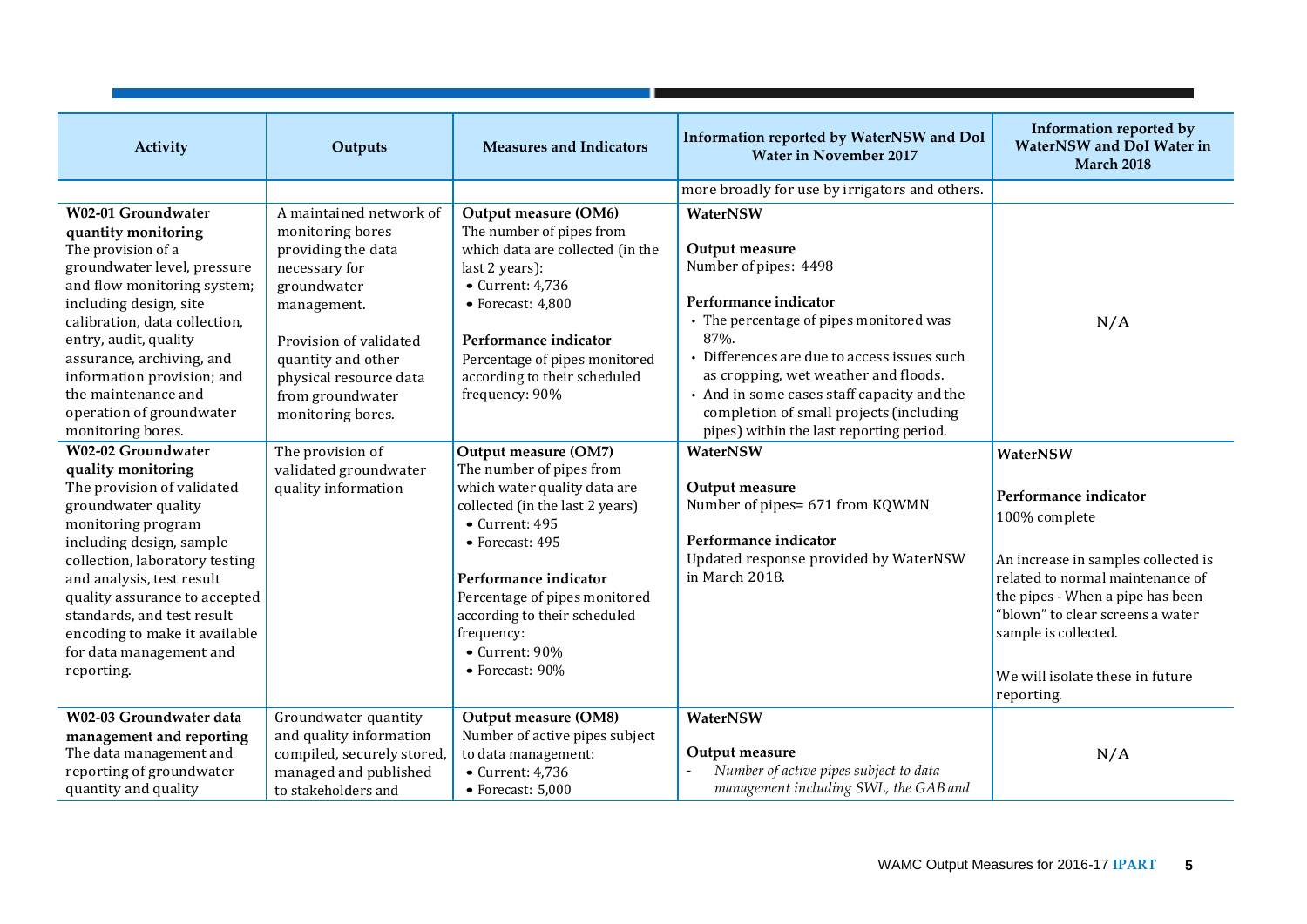| Activity                                                                                                                                                                                                                                                                                                                                                                                                                                                                      | Outputs                                                                                                            | <b>Measures and Indicators</b>                                                                                                                                                                                                                                                                                                                                                                                                                                                                                                                                                                                                                                                                            | Information reported by WaterNSW and DoI<br><b>Water in November 2017</b>                                                                                                                                                                                                                                                                                                     | Information reported by<br>WaterNSW and DoI Water in<br><b>March 2018</b>                                                                                                                                                                                                                                                                                                                                                                                                                                                                                                                                                                                                     |
|-------------------------------------------------------------------------------------------------------------------------------------------------------------------------------------------------------------------------------------------------------------------------------------------------------------------------------------------------------------------------------------------------------------------------------------------------------------------------------|--------------------------------------------------------------------------------------------------------------------|-----------------------------------------------------------------------------------------------------------------------------------------------------------------------------------------------------------------------------------------------------------------------------------------------------------------------------------------------------------------------------------------------------------------------------------------------------------------------------------------------------------------------------------------------------------------------------------------------------------------------------------------------------------------------------------------------------------|-------------------------------------------------------------------------------------------------------------------------------------------------------------------------------------------------------------------------------------------------------------------------------------------------------------------------------------------------------------------------------|-------------------------------------------------------------------------------------------------------------------------------------------------------------------------------------------------------------------------------------------------------------------------------------------------------------------------------------------------------------------------------------------------------------------------------------------------------------------------------------------------------------------------------------------------------------------------------------------------------------------------------------------------------------------------------|
| information; including<br>compilation, secure storage,<br>management and publishing<br>of data to customers,<br>stakeholders and the general<br>public.<br>W03-01 Water take data<br>collection<br>The electronic and manual<br>collection, transmission and<br>initial recording of water<br>take data from licence<br>holders for unregulated and<br>groundwater sources; and<br>the operation and<br>maintenance of government<br>owned meter and telemetry<br>facilities. | general public.<br>Government owned<br>meters operated and<br>maintained.<br>Volume of water take is<br>collected. | Performance indicator<br>Percentage of active sites<br>subject todata management:<br>• Current: 98%<br>• Forecast: 98%<br>Output measure (OM9)<br>Number of government owned<br>andmaintained meters:<br>$\bullet$ Current: 1,230<br>- Unregulated river: 605<br>- Groundwater: 625<br>· Forecast: 1,200<br>- Unregulated river: 600<br>- Groundwater: 600<br>Number of sites with agency<br>water take reading/<br>assessments charged:<br>$\bullet$ Current: 3,002<br>- Unregulated river: 58<br>- Groundwater: 2,944<br>· Forecast: 3,300<br>- Unregulated river: 200<br>- Groundwater: 3,100<br>Performance indicator<br>Percentage government owned<br>meters operational:<br>$\bullet$ Current: 89% | $t$ elemetered sites = 4866<br>Performance indicator<br>Percentage of active sites subject to data<br>management:<br>• Current: 97.32%<br>• Forecast: 98%<br>WaterNSW<br>Output measure<br>Updated response provided by WaterNSW in<br>March 2018.<br>Performance indicator<br>Percentage government owned meters<br>operational:<br>$\bullet$ Current: 70%<br>• Forecast 99% | WaterNSW<br>Output measure<br>The number of government owned<br>and maintained meters (ex NOW<br>combined with ex State Water<br>Fleet) is as follows:<br><b>Current: 1,536</b><br>Groundwater: 612<br>Unregulated: 924<br>Noting that WaterNSW is still<br>undertaking a full verification<br>process on the number of meters to<br>be completed by 30 June 2018, and<br>therefore these numbers may<br>change in future.<br>WaterNSW has not been able to<br>reconcile the number of sites with<br>agency water take reading/<br>assessments charged with the<br>output measure and are therefore<br>unable to report on this metric at<br>this time. We will provide IPART |
| W03-02 Water take data                                                                                                                                                                                                                                                                                                                                                                                                                                                        | Water take measurement                                                                                             | • Forecast 95%<br>Output measure (OM10)                                                                                                                                                                                                                                                                                                                                                                                                                                                                                                                                                                                                                                                                   | <b>Water NSW</b>                                                                                                                                                                                                                                                                                                                                                              | with an update on this metric<br>following further investigation.<br>WaterNSW                                                                                                                                                                                                                                                                                                                                                                                                                                                                                                                                                                                                 |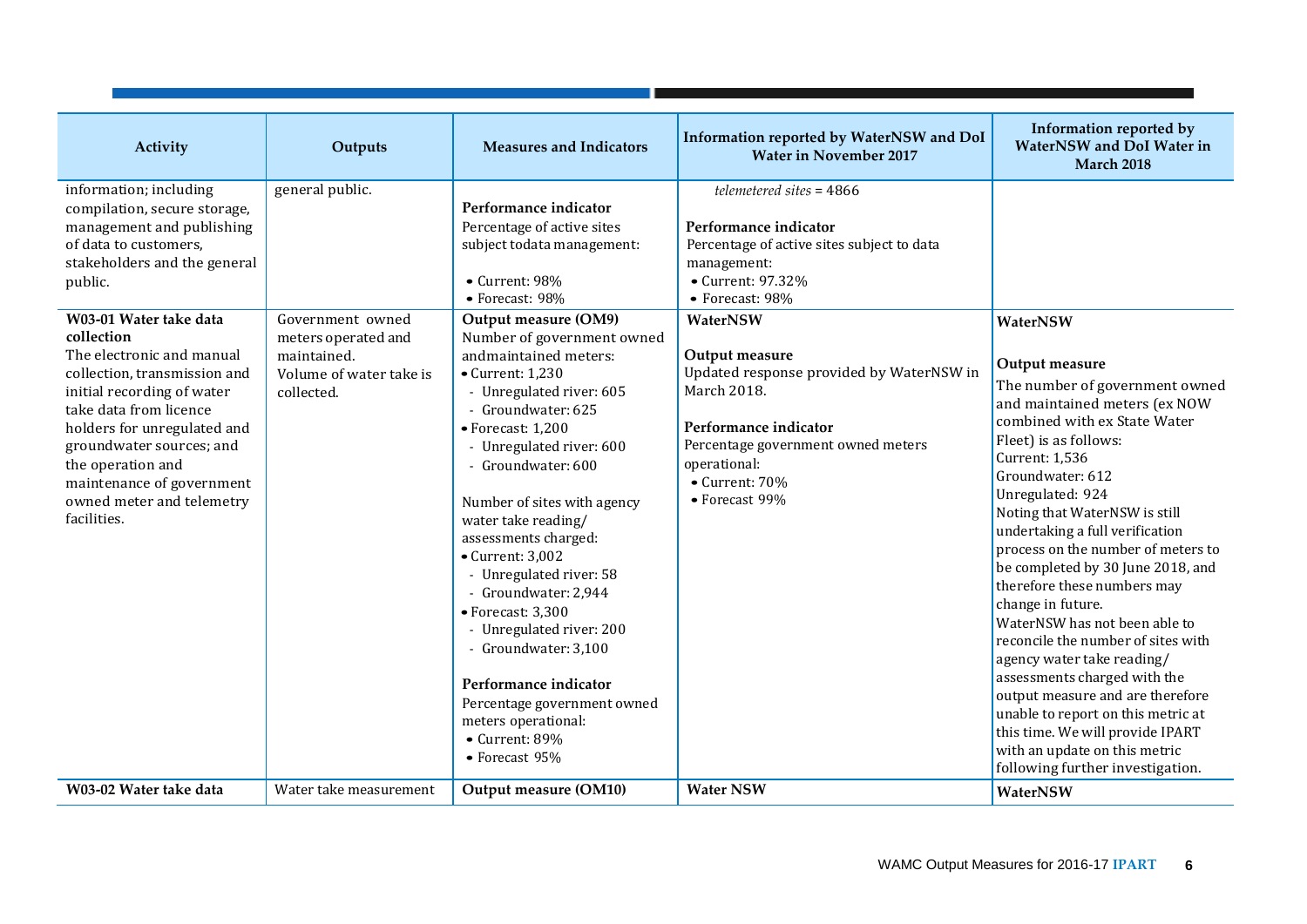| Activity                                                                                                                                                                                                                                 | Outputs                                                                                                                                                                                | <b>Measures and Indicators</b>                                                                                                                                                                                                                                                                                                                                                                                                                                   | Information reported by WaterNSW and DoI<br><b>Water in November 2017</b>                                                                                                                                                                                   | Information reported by<br><b>WaterNSW</b> and DoI Water in<br><b>March 2018</b>                                                                                                  |
|------------------------------------------------------------------------------------------------------------------------------------------------------------------------------------------------------------------------------------------|----------------------------------------------------------------------------------------------------------------------------------------------------------------------------------------|------------------------------------------------------------------------------------------------------------------------------------------------------------------------------------------------------------------------------------------------------------------------------------------------------------------------------------------------------------------------------------------------------------------------------------------------------------------|-------------------------------------------------------------------------------------------------------------------------------------------------------------------------------------------------------------------------------------------------------------|-----------------------------------------------------------------------------------------------------------------------------------------------------------------------------------|
| management and reporting<br>The data management and<br>reporting of water take for<br>unregulated and<br>groundwater sources<br>including compilation,<br>secure storage, management<br>and publishing of data to<br>authorised parties. | information quality<br>assured, compiled,<br>managed and made<br>available to stakeholders                                                                                             | Issued entitlement metered:<br>• Current: 3,486,000<br>- Unregulated river: 2,010,000<br>shares<br>- Groundwater: 1,476,000<br>shares<br>• Forecast: 3,495.000<br>- Unregulated river: 2,017,000<br>shares<br>- Groundwater: 1,478,000<br>shares<br>Performance indicator<br>Percentage of issued<br>entitlement metered:<br>• Current: 70%<br>- Unregulated river: 65%<br>Groundwater: 78%<br>• Forecast: 70%<br>- Unregulated river: 65%<br>- Groundwater: 78% | Output measure<br>Updated response provided by WaterNSW in<br>March 2018.<br>Performance indicator<br>Updated response provided by WaterNSW in<br>March 2018.                                                                                               | Output measure<br>• Current:<br>Unregulated: 3,208,329 shares<br>$\blacksquare$<br>Groundwater: 1,836,227 shares<br>Performance indicator<br>Unregulated: 60%<br>Groundwater: 57% |
| W04-01 Surface water<br>modelling<br>The development, upgrade<br>and application of surface<br>water resource management<br>models, for use in water<br>planning and to assess<br>performance in terms of                                | Models developed for<br>NSW River basins for:<br>• Reporting on model<br>conceptualisation and<br>structure, processes,<br>calibration, datasources<br>for stakeholder<br>information. | Output measure (OM11)<br>Number of models/analyses<br>annually:<br>• Current: 22/2,000<br>$\bullet$ Forecast: 26/2,800<br>Performance indicator<br>The percentage of surface                                                                                                                                                                                                                                                                                     | <b>DoI</b> Water<br>Output measure<br>Additional 4 models developed, Gwydir<br>FPH, Border Rivers Source, Extended<br>Hunter, Murrumbidgee Source. Additional 4<br>models under development.<br><b>Upgraded 8 models for Water Resource</b><br>Plan support | <b>DoI</b> Water<br>Output measure<br>4 additional models were<br>developed since 2015. 3 of which<br>were completed in 2016/2017<br>(Murrumbidgee is still being<br>worked on).  |
| statutory requirements,<br>interstate agreements,<br>regional water supply                                                                                                                                                               | • Long-term extraction<br>limits.<br>• Reliability and                                                                                                                                 | water share component in<br>NSW covered by models<br>subject to annual assessments:                                                                                                                                                                                                                                                                                                                                                                              | Approximately 3000 model runs<br>undertaken for scenarios in Hunter and                                                                                                                                                                                     | The 8 upgraded models are part of<br>the existing 22.                                                                                                                             |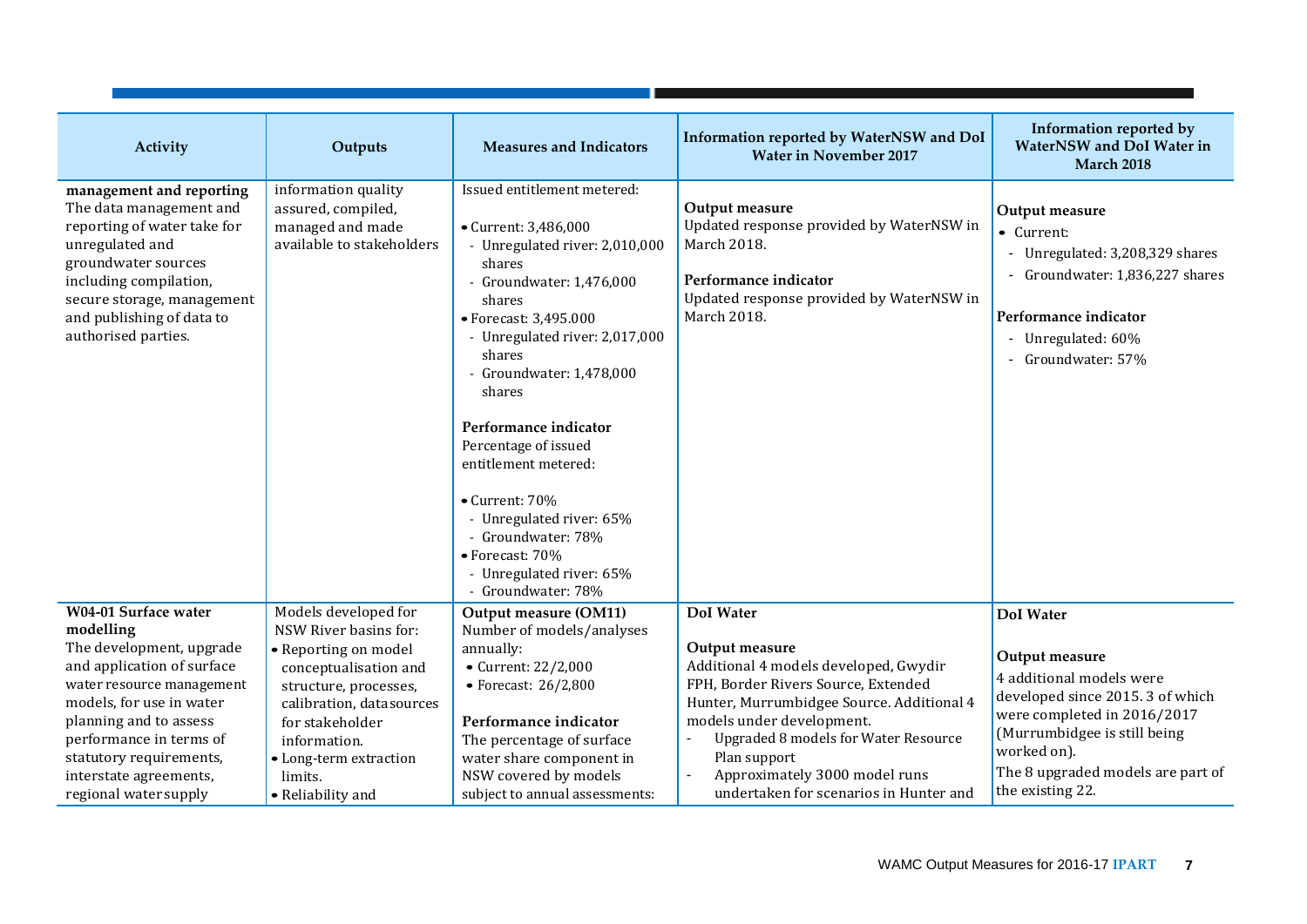| Activity                                                                                                                                                                                                                           | Outputs                                                                                                                                                                                                                                                                                                                                                                                                                                                                             | <b>Measures and Indicators</b>                                                                                                                                                                                                                                                            | Information reported by WaterNSW and DoI<br><b>Water in November 2017</b>                                                                                                                                                                                                                                                                                                                          | Information reported by<br><b>WaterNSW</b> and DoI Water in<br><b>March 2018</b>                                                                                                                                                                                                                            |
|------------------------------------------------------------------------------------------------------------------------------------------------------------------------------------------------------------------------------------|-------------------------------------------------------------------------------------------------------------------------------------------------------------------------------------------------------------------------------------------------------------------------------------------------------------------------------------------------------------------------------------------------------------------------------------------------------------------------------------|-------------------------------------------------------------------------------------------------------------------------------------------------------------------------------------------------------------------------------------------------------------------------------------------|----------------------------------------------------------------------------------------------------------------------------------------------------------------------------------------------------------------------------------------------------------------------------------------------------------------------------------------------------------------------------------------------------|-------------------------------------------------------------------------------------------------------------------------------------------------------------------------------------------------------------------------------------------------------------------------------------------------------------|
| optimisation and third party<br>impacts on NSW<br>stakeholders.                                                                                                                                                                    | sequencing of water<br>take.<br>• Reliability and<br>sequencing of water<br>availability for<br>entitlement types.<br>• Time series and<br>statistical analysis of<br>river flows and<br>floodplain/wetland<br>watering.<br>• On-farm water<br>management.<br>· Daily stream salinity.<br>• Modelling to support<br>water planning at a<br>regional scale, including<br>hydrologic/economic<br>optimisation models for<br>regional water strategies<br>and metro water<br>planning. | • Current: 80%<br>- Regulated river: 90%<br>- Unregulated: 35%<br>• Forecast: 95%<br>- Regulated river: 100%<br>- Unregulated river: 50%                                                                                                                                                  | all MDB valleys, including regional<br>water strategies,<br>FPH entitlement determination in<br>$\blacksquare$<br>Gwydir and Border Rivers, and<br>scenarios.<br>Performance indicator<br>100% of regulated rivers in NSW covered by<br>models.<br>50% unregulated coverage principally<br>Barwon Darling and Hawkesbury-Nepean,<br>with additional as part of FPH in Gwydir<br>and Border Rivers. | Current indicator is 25/3000.<br>25 models and 3000 analyses.                                                                                                                                                                                                                                               |
| W04-02 Groundwater<br>modelling<br>The development, upgrade<br>and use of groundwater<br>resource management<br>models for water sharing<br>and management<br>applications, and for<br>resource impact and balance<br>assessments. | Regional groundwater<br>models for groundwater<br>sources covered by water<br>management plans that<br>are capable of providing:<br>• Long-term sustainable<br>extraction limits.<br>• Details of aquifer<br>interference.<br>• Local water table<br>details.<br>• Water balance details.                                                                                                                                                                                           | Output measure (OM12)<br>Number of models/major<br>aquifer analyses annually:<br>• Current: 21/2,100<br>• Forecast: 22/2,200<br>Performance indicator<br>Percentage of volume of<br>groundwater share component<br>subject to modelling assessment<br>annually:<br>$\bullet$ Current: 48% | DoI Water<br>Output measure<br>13 models being updated and run with 2<br>scenarios each for WRP modelling (26/26<br>analyses on track for completion)<br>13 models on track to be updated with 2017<br>data<br>9 models updates delayed pending<br>completion of WRP modelling scenarios<br>Between 6-8 water accounting analyses<br>were performed for 2016                                       | <b>DoI</b> Water<br>Output measure<br>The work in 2016-17 was reviewed<br>and the modelling work planning<br>overhauled.<br>We have exceeded the target in no.<br>of models and analyses performed<br>annually as per measure (13<br>models run, there are two scenarios<br>for each model run therefore 26 |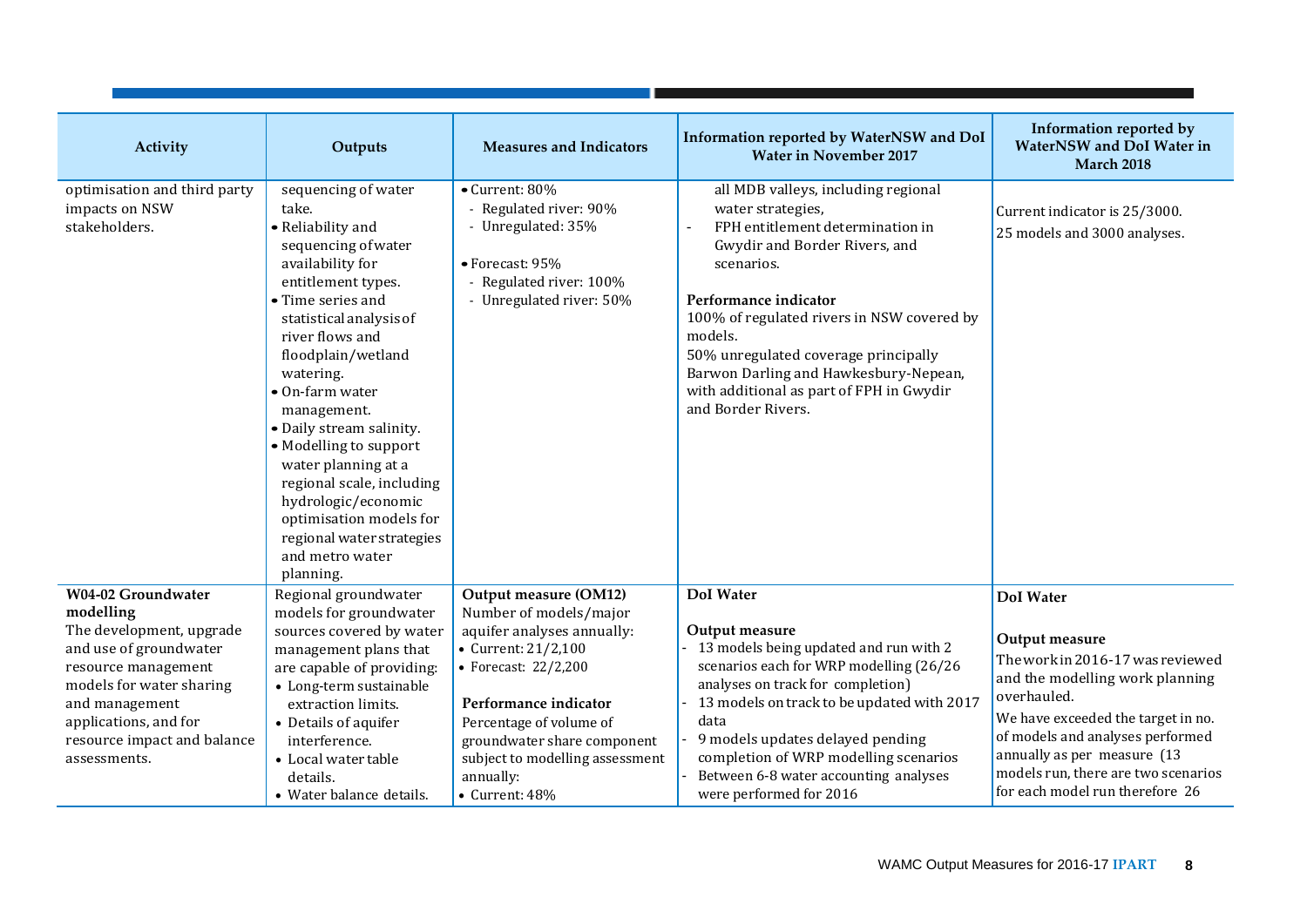| Activity                                                                                                                                                                                                                                                               | Outputs                                                                                                                                                                 | <b>Measures and Indicators</b>                                                                                                                                                                                                                                                                                                                                  | Information reported by WaterNSW and DoI<br><b>Water in November 2017</b>                                                                                                                                                                                                                                                                                                                                                       | Information reported by<br>WaterNSW and DoI Water in<br><b>March 2018</b>                                                                                                                                                                                                                                                                                                                                                                                                                                                                             |
|------------------------------------------------------------------------------------------------------------------------------------------------------------------------------------------------------------------------------------------------------------------------|-------------------------------------------------------------------------------------------------------------------------------------------------------------------------|-----------------------------------------------------------------------------------------------------------------------------------------------------------------------------------------------------------------------------------------------------------------------------------------------------------------------------------------------------------------|---------------------------------------------------------------------------------------------------------------------------------------------------------------------------------------------------------------------------------------------------------------------------------------------------------------------------------------------------------------------------------------------------------------------------------|-------------------------------------------------------------------------------------------------------------------------------------------------------------------------------------------------------------------------------------------------------------------------------------------------------------------------------------------------------------------------------------------------------------------------------------------------------------------------------------------------------------------------------------------------------|
|                                                                                                                                                                                                                                                                        | • Technical assessment of<br>development<br>proposals.                                                                                                                  | • Forecast: 50%                                                                                                                                                                                                                                                                                                                                                 | Between 6 water accounting runs to be<br>performed for 2017<br>Performance indicator<br>Completion of all scenario runs, calibrations<br>and reports provided to planning<br>Use of updated tools for calibration across<br>cluster of machines<br>Update of 22 models into latest codes has<br>commenced<br>Review and audit of all models planned for<br>2018<br>Models to be migrated onto version control<br>system in 2018 | model runs in total). The figures 21<br>and 22 used historically was<br>probably due to the fact that in the<br>past we had less models completed<br>(probably 11). Now we have more<br>models completed (13 models) and<br>so we have more analyses to report<br>on.<br><b>Indicator 26/2,200</b><br>Performance indicator<br>Although the current cannot be<br>evaluated at this time, the forecast<br>is likely to be accurate. We are<br>undertaking all necessary steps to<br>ensure that in the future year an<br>evaluation will be performed. |
| <b>W04-03 Water resource</b><br>accounting<br>The development and<br>update of water resource<br>accounts and information on<br>NSW water sources, for use<br>by external stakeholders,<br>and for internal water<br>planning, management and<br>evaluation processes. | • General purpose water<br>accounting reports.<br>• Reporting and analysis<br>of water resource<br>accountingobligations.<br>• Miscellaneous analysis<br>and reporting. | Output measure (OM13)<br>Number of outputs for water<br>accounting reports, reporting<br>obligations and required ad<br>hoc:<br>• Current:<br>- 10 valleys<br>- 9 analysis reports<br>- 14 miscellaneous studies<br>• Forecast:<br>- 17 valleys<br>- 17 analysis reports<br>- 20 miscellaneous studies<br>Performance indicator<br>Percentage of entitlement by | WaterNSW<br>Output measure<br>Number of outputs for water accounting reports,<br>reporting obligations and required ad hoc:<br>Regulated / Metro<br>Current:<br>- 52 Metro Weekly reports<br>- 13 Regulated water balance reports<br>- 7 Regulated Water availability reports<br>• Forecast:<br>- 52 Metro reports<br>- 13 Regulated water balance reports<br>- 52 Regulated water availability reports<br>Unregulated/GW       | N/A                                                                                                                                                                                                                                                                                                                                                                                                                                                                                                                                                   |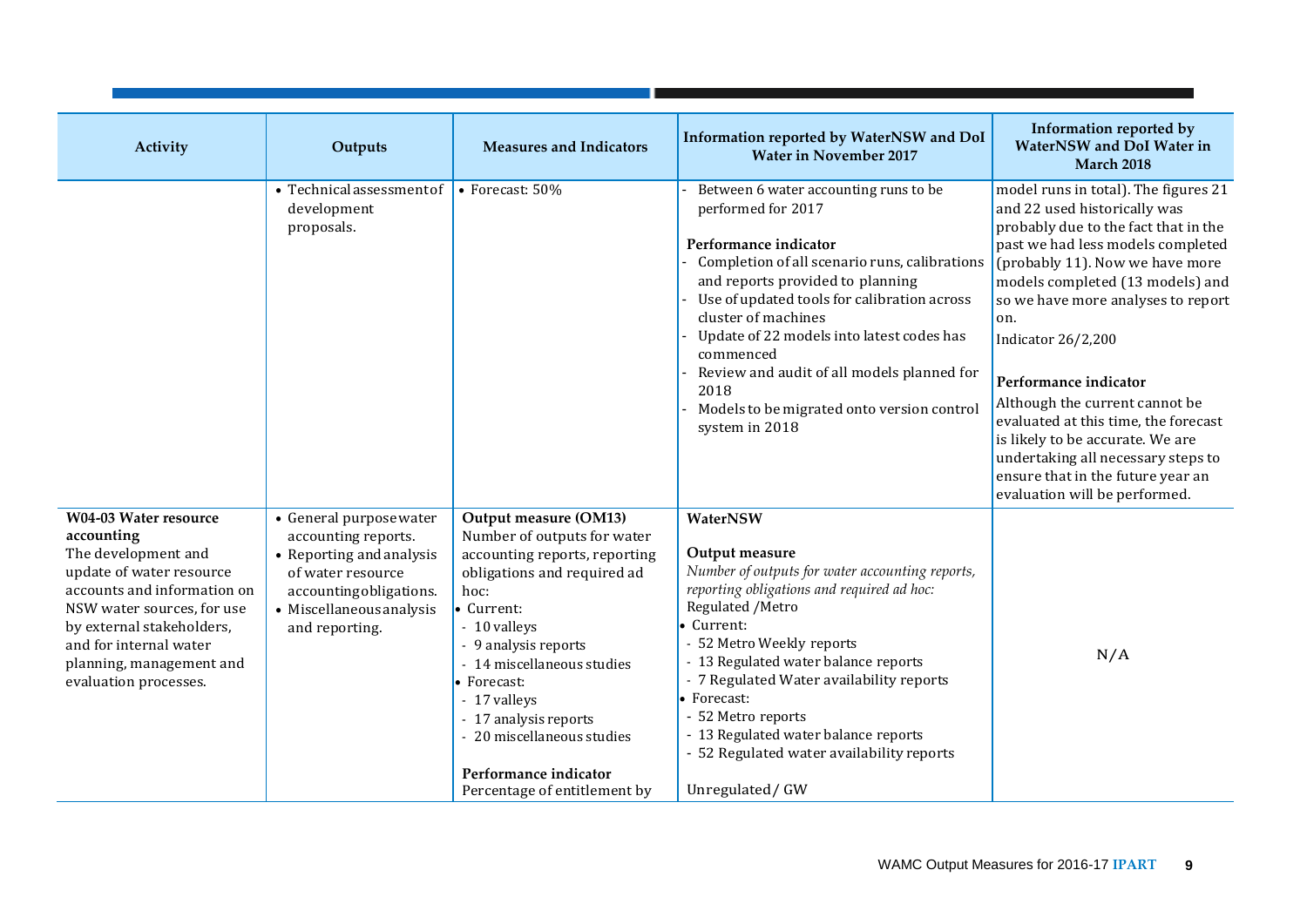| Activity                                                                                                                                                                                                                                                                                                                                                  | Outputs                                                                                                                                                                                                              | <b>Measures and Indicators</b>                                                                                                                                                                                                                                                                                                                             | Information reported by WaterNSW and DoI<br><b>Water in November 2017</b>                                                                                                                                                                                                                                                                                                                                                                                       | Information reported by<br><b>WaterNSW</b> and DoI Water in<br><b>March 2018</b> |
|-----------------------------------------------------------------------------------------------------------------------------------------------------------------------------------------------------------------------------------------------------------------------------------------------------------------------------------------------------------|----------------------------------------------------------------------------------------------------------------------------------------------------------------------------------------------------------------------|------------------------------------------------------------------------------------------------------------------------------------------------------------------------------------------------------------------------------------------------------------------------------------------------------------------------------------------------------------|-----------------------------------------------------------------------------------------------------------------------------------------------------------------------------------------------------------------------------------------------------------------------------------------------------------------------------------------------------------------------------------------------------------------------------------------------------------------|----------------------------------------------------------------------------------|
|                                                                                                                                                                                                                                                                                                                                                           |                                                                                                                                                                                                                      | water typecovered by the<br>water accounting reports:<br>• Current:<br>Regulated river: 95%<br>- Unregulated river: 15%<br>Groundwater: 90%<br>$\bullet$ Forecast:<br>Regulated river: 100%<br>Unregulated river: 60%<br>Groundwater: 95%                                                                                                                  | • Current:<br>- 10 valleys<br>- 9 analysis reports<br>- 14 miscellaneous studies<br>• Forecast:<br>- 17 valleys<br>- 17 analysis reports<br>- 20 miscellaneous studies<br>Performance indicator<br>Percentage of entitlement by water type covered<br>by the water accounting reports:<br>• Current:<br>Regulated river: 100%<br>Unregulated river: 15%<br>Groundwater: 90%<br>Forecast:<br>Regulated river: 100%<br>Unregulated river: 60%<br>Groundwater: 95% |                                                                                  |
| W05-01 Systems operation<br>and water availability<br>management<br>The preparation and<br>implementation of the<br>procedures and systems<br>required to deliver the<br>provisions of water<br>management plans; and<br>operational oversight to<br>ensure plan compliance, the<br>available water<br>determinations and the<br>assessment of compliance | • Implementation<br>procedures and<br>systems.<br>· Water availability<br>determinations.<br>• WaterNSW operations<br>compliance monitoring<br>and annual reporting.<br>• Audit of Water Sharing<br>Plan operations. | Output measure (OM14)<br>Annual compliance review on<br>WaterNSW work approval<br>conditions.<br>Available Water<br>Determinations (AWD) issued:<br>• Current:<br>Regulated river: at least<br>monthly AWD for all licence<br>categories for all water sources<br>Unregulated river and<br>groundwater: annual AWD<br>for each water source<br>• Forecast: | WaterNSW<br>Output measure<br>Annual compliance review on WaterNSW<br>work approval conditions.<br>Available Water Determinations (AWD)<br>issued:<br>• Current<br>Regulated river: at least monthly AWD for<br>all licence categories for all water sources -<br>228<br>Unregulated river - Annual AWD for each<br>water source - 1537<br>Groundwater: Annual AWD for each water                                                                               | N/A                                                                              |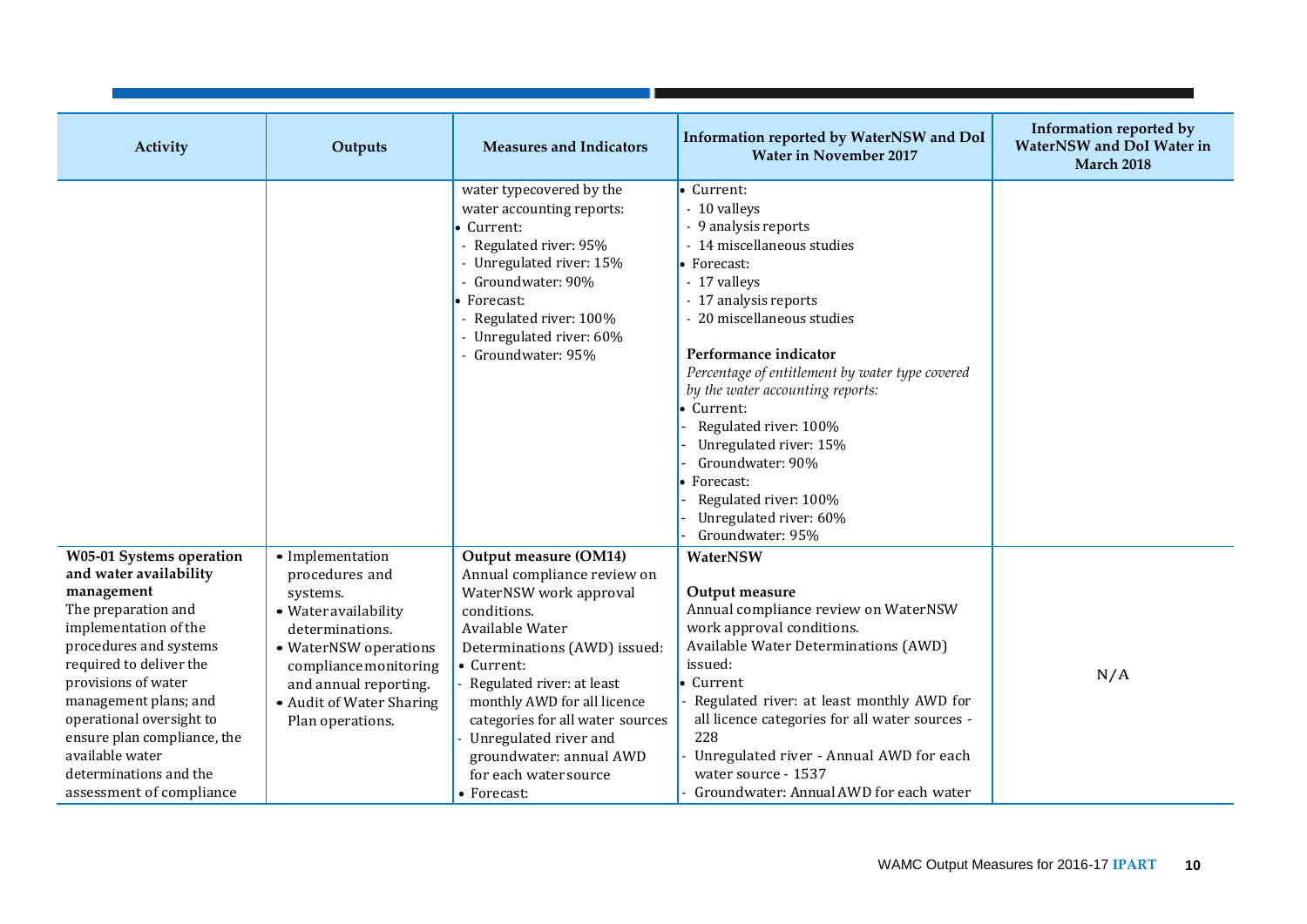| Activity                       | Outputs                    | <b>Measures and Indicators</b> | Information reported by WaterNSW and DoI<br><b>Water in November 2017</b> | Information reported by<br><b>WaterNSW</b> and DoI Water in<br><b>March 2018</b> |
|--------------------------------|----------------------------|--------------------------------|---------------------------------------------------------------------------|----------------------------------------------------------------------------------|
| with long term extraction      |                            | - As above                     | source - 1111                                                             |                                                                                  |
| limits.                        |                            |                                | • Forecast:                                                               |                                                                                  |
|                                |                            | Performance indicator          | - As above.                                                               |                                                                                  |
|                                |                            | Annual compliance review on    |                                                                           |                                                                                  |
|                                |                            | WaterNSW submitted within 3    | Performance indicator                                                     |                                                                                  |
|                                |                            | months of receiving input data | Annual compliance review on WaterNSW                                      |                                                                                  |
|                                |                            | from DoI Water.                | submitted within 3 months of receiving input                              |                                                                                  |
|                                |                            |                                | data from DoI Water.                                                      |                                                                                  |
|                                |                            | Timeliness of AWDs:            | Timeliness of AWDs:                                                       |                                                                                  |
|                                |                            | $\bullet$ Current: 100%        | • Current:                                                                |                                                                                  |
|                                |                            | • Forecast: as above           | - Regulated Current: 98%                                                  |                                                                                  |
|                                |                            |                                | - GW Current: 53%                                                         |                                                                                  |
|                                |                            |                                | - Unregulated current: 65%                                                |                                                                                  |
|                                |                            |                                | • Forecast                                                                |                                                                                  |
|                                |                            |                                | - 100% all AWDS                                                           |                                                                                  |
|                                |                            |                                |                                                                           |                                                                                  |
|                                |                            |                                | The process for entering 16/17 AWDs for                                   |                                                                                  |
|                                |                            |                                | Unregulated and GW AWDs was a very                                        |                                                                                  |
|                                |                            |                                | manual time consuming process with a                                      |                                                                                  |
|                                |                            |                                | Large number of water sources converted to                                |                                                                                  |
|                                |                            |                                | the WMA2000 as at the 01-07-2016. Improved                                |                                                                                  |
|                                |                            |                                | process has been implemented for 17/18                                    |                                                                                  |
|                                |                            |                                | AWDs to achieve 100% AWDS being<br>implemented within 3 months.           |                                                                                  |
| W05-02 Blue-green algae        | • Algal risk management    | Output measure (OM15)          | <b>DoI</b> Water                                                          |                                                                                  |
| management                     | framework for fresh        | Algal risk management plans    |                                                                           |                                                                                  |
| The provision of an algal risk | and marine waters          | for each region are            | Output measure                                                            |                                                                                  |
| management system;             | managed                    | implemented:                   | Contingency plans have been reviewed and                                  |                                                                                  |
| including oversight,           | appropriately.             | • Current: Nine regional risk  | are in operation. This function has now been                              |                                                                                  |
| coordination and training,     | • Issue of algal alerts as | management plans in            | transferred to WaterNSW.                                                  | N/A                                                                              |
| the issue of algal alerts and  | required, provision of     | operation                      |                                                                           |                                                                                  |
| the development of algal risk  | regular updates to         | • Forecast: All risk           | Performance indicator                                                     |                                                                                  |
| management plans.              | stakeholders and           | management plans reviewed      | 100% Reports to RACC stakeholders have                                    |                                                                                  |
|                                | maintenance of the         | and updated as required        | been issued according to weekly or                                        |                                                                                  |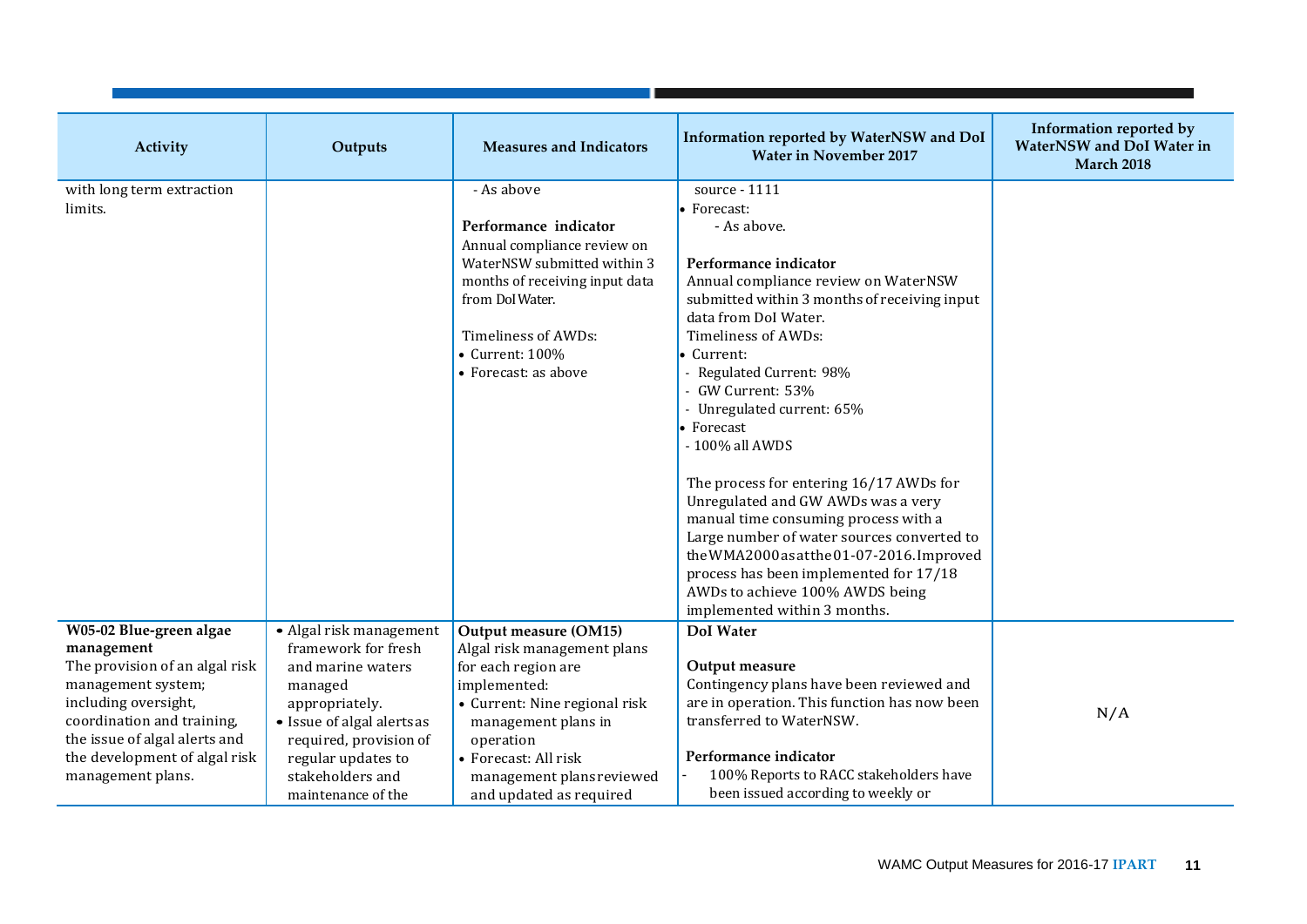| Activity                                                                                                                                                                                                                                  | Outputs                                                                                                                                                                                                                                                                                                                                                        | <b>Measures and Indicators</b>                                                                                                                                                                                                                                                                                                                                                                                                                       | Information reported by WaterNSW and DoI<br><b>Water in November 2017</b>                                                                                                                                                                                                                                                                                                                                                                                                                                                                                                                                                                 | Information reported by<br><b>WaterNSW</b> and DoI Water in<br><b>March 2018</b> |
|-------------------------------------------------------------------------------------------------------------------------------------------------------------------------------------------------------------------------------------------|----------------------------------------------------------------------------------------------------------------------------------------------------------------------------------------------------------------------------------------------------------------------------------------------------------------------------------------------------------------|------------------------------------------------------------------------------------------------------------------------------------------------------------------------------------------------------------------------------------------------------------------------------------------------------------------------------------------------------------------------------------------------------------------------------------------------------|-------------------------------------------------------------------------------------------------------------------------------------------------------------------------------------------------------------------------------------------------------------------------------------------------------------------------------------------------------------------------------------------------------------------------------------------------------------------------------------------------------------------------------------------------------------------------------------------------------------------------------------------|----------------------------------------------------------------------------------|
|                                                                                                                                                                                                                                           | algal website and<br>information line.                                                                                                                                                                                                                                                                                                                         | Performance indicator<br>Percentage of reports meeting<br>weeklytimeframe to regional<br>algal coordinating committees<br>and state algal coordinator of<br>alert levels based on algal data:<br>• Current: 100%<br>$\bullet$ Forecast: 100%<br>Actions implemented in<br>accordance with algal risk<br>management plan and<br>guidelines:<br>• Current: 100%<br>$\bullet$ Forecast: 100%                                                            | agreed protocols.<br>100% Actions have been implemented in<br>response to algal alerts in accordance<br>with the algal risk management plans<br>and guidelines.<br><b>Regional Algal Coordinating Committees</b><br>(RACCs) algal alerts and communications<br>were supported by DoI from July 2016 to the<br>end of February 2017 when this function was<br>transferred to WaterNSW.<br>DoI retains strategic oversight and supports<br>the State algal advisory and technical groups<br>while WaterNSW supports the RACCs and<br>manages issuing of alerts and<br>communications.                                                       |                                                                                  |
| <b>W05-03 Environmental water</b><br>management<br>The development and<br>collaborative governance of<br>environmental flow strategies<br>and assessments; and the use<br>of environmental water to<br>achieve environmental<br>outcomes. | Collaborative<br>management of planned<br>environmental water in<br>regulated and<br>unregulated rivers.<br>Collaborative<br>management of adaptive<br>and held environmental<br>water in regulated<br>rivers.<br>Measurement of the<br>outcomes of<br>environmental water<br>delivery (in selected<br>valley(s).<br>Snowy River and<br>Murray River increased | Output measure (OM16)<br>• Delivery of Snowy and<br>Snowy Mountain River<br>increased flows.<br>• Conditions on major dam<br>work approvals to implement<br>environmental watering plans<br>and to mitigate cold water<br>pollution impacts on<br>receiving waters.<br>• Monitor and evaluate water<br>resource plans to determine<br>environmental outcomes.<br>Performance indicator<br>• Percentage of occasions that<br>Snowy and Snowy Mountain | Output measure<br>• Snowy and Snowy Mountain River<br>increased flows were released<br>• Conditions are on works approvals to<br>mitigate the impacts of Cold Water<br>Pollution, however the implementation of<br>any required major Capital works is subject<br>to funding availability<br>• A new framework for setting environmental<br>objectives and evaluating water sharing<br>plans was developed. Evaluation reports<br>were drafted for all inland regulated rivers,<br>and unregulated rivers (where an evaluation<br>was required). NB. This measure overlaps<br>with those in W05-04<br>Collaborative management of planned | N/A                                                                              |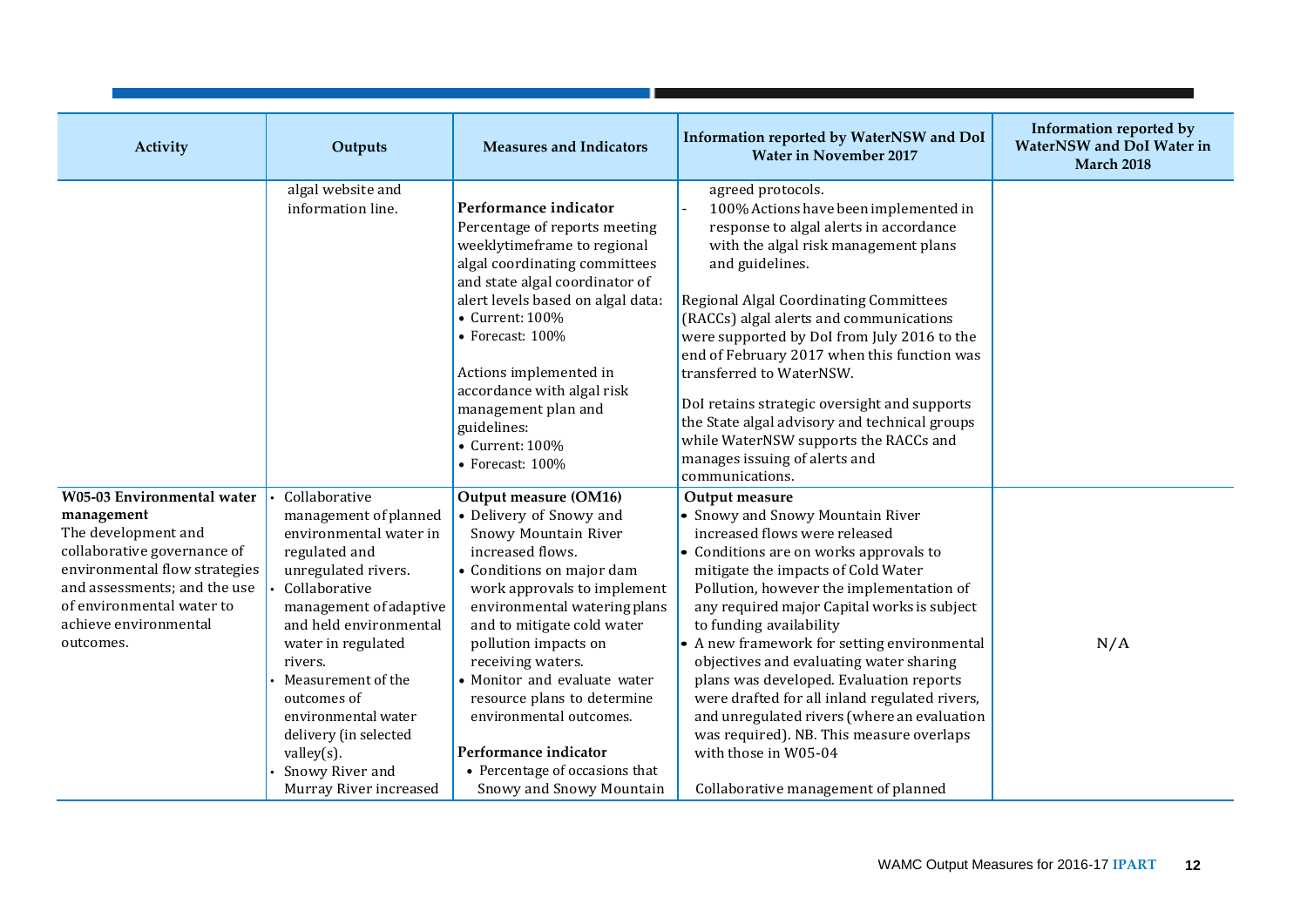| Activity                  | Outputs                                                                               | <b>Measures and Indicators</b>                         | Information reported by WaterNSW and DoI<br><b>Water in November 2017</b>                                                                                                                                                                                                                                                                                                                                                                                                                                                                                                                                                                                                                                                                                                                                                                                                                                                                                              | Information reported by<br><b>WaterNSW</b> and DoI Water in<br><b>March 2018</b> |
|---------------------------|---------------------------------------------------------------------------------------|--------------------------------------------------------|------------------------------------------------------------------------------------------------------------------------------------------------------------------------------------------------------------------------------------------------------------------------------------------------------------------------------------------------------------------------------------------------------------------------------------------------------------------------------------------------------------------------------------------------------------------------------------------------------------------------------------------------------------------------------------------------------------------------------------------------------------------------------------------------------------------------------------------------------------------------------------------------------------------------------------------------------------------------|----------------------------------------------------------------------------------|
|                           | flows.<br><b>Cold Water Pollution</b><br>(CWP) management and<br>science development. | River daily flow target<br>achieved: 98% of occasions. | environmental water in regulated and<br>unregulated rivers.<br>• Joint development of a NSW Framework<br>for Basin Plan Monitoring, evaluation and<br>reporting (MER) activities (with OEH and<br>DPI Fisheries)<br>• Guidelines document for WSP objective<br>setting<br>• Representation on SAPs<br>• Review of OEH annual report: Use of water<br>for the environment in NSW<br>• EOM Working Group meetings chaired by<br>CL&W<br>• Collaboration with OEH and DPI Fisheries<br>on WSP/WRP objective setting<br>• Collaboration with OEH on LTWP<br>development<br>• Collaboration with DPI Fisheries on the<br>Fisheries approach to State-wide MER for<br><b>Basin Plan reporting</b><br>• Joint JVSC submissions (with OEH and DPI<br>Fisheries) for research funding<br>Performance indicator<br>In 2016/17, the flows achieved a 99.5%<br>compliance rate against the daily flows for the<br>Snowy Increased Flows (only 2 days<br>non-compliant out of 365). |                                                                                  |
| W05-04 Water plan         | • Performance and                                                                     | Output measure (OM17)                                  | DoI Water                                                                                                                                                                                                                                                                                                                                                                                                                                                                                                                                                                                                                                                                                                                                                                                                                                                                                                                                                              |                                                                                  |
| performance assessment    | assessment strategy                                                                   | Number of valleys being                                |                                                                                                                                                                                                                                                                                                                                                                                                                                                                                                                                                                                                                                                                                                                                                                                                                                                                                                                                                                        |                                                                                  |
| and evaluation            | document.                                                                             | assessed under the                                     | Output measure                                                                                                                                                                                                                                                                                                                                                                                                                                                                                                                                                                                                                                                                                                                                                                                                                                                                                                                                                         | N/A                                                                              |
| The assessment, audit and | Identification of key                                                                 | performance and assessment                             | Number of valleys being assessed under the                                                                                                                                                                                                                                                                                                                                                                                                                                                                                                                                                                                                                                                                                                                                                                                                                                                                                                                             |                                                                                  |
| evaluation of the water   | knowledge gaps related                                                                | strategy:                                              | performance and assessment strategy.                                                                                                                                                                                                                                                                                                                                                                                                                                                                                                                                                                                                                                                                                                                                                                                                                                                                                                                                   |                                                                                  |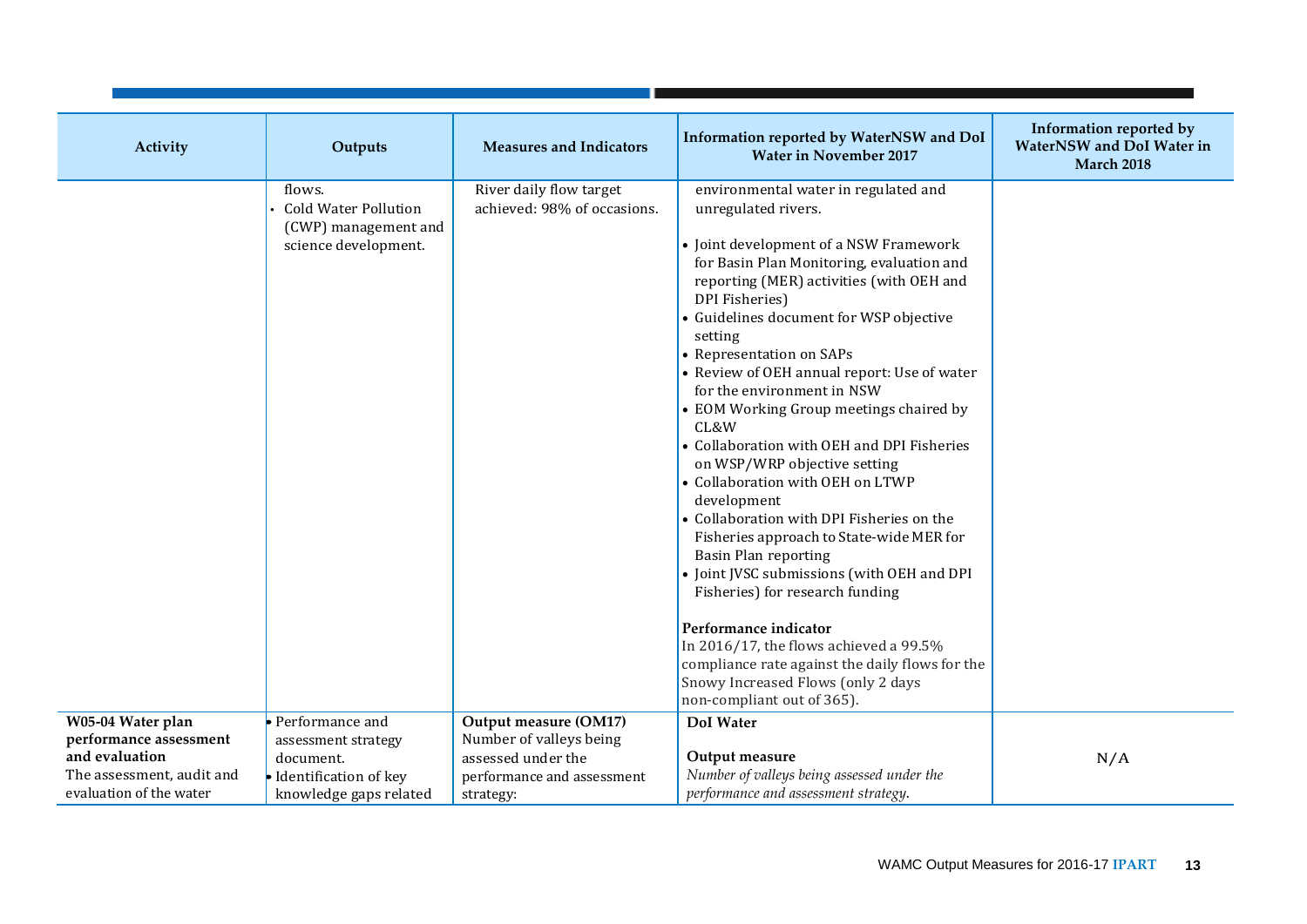| Activity                    | Outputs                     | <b>Measures and Indicators</b> | Information reported by WaterNSW and DoI<br><b>Water in November 2017</b> | Information reported by<br>WaterNSW and DoI Water in<br><b>March 2018</b> |
|-----------------------------|-----------------------------|--------------------------------|---------------------------------------------------------------------------|---------------------------------------------------------------------------|
| management plans'           | to assessment of plan       | • Current: 7                   | 11 valleys are currently being assessed. This                             |                                                                           |
| appropriateness, efficiency | management rules,           | • Forecast: 24                 | includes all Basin valleys, and the Hunter                                |                                                                           |
| and effectiveness in        | followed by an integrated   |                                | and Central Coast valleys on the coast.                                   |                                                                           |
| achieving economic, social  | research program to         | Number of plan audits          | The performance and assessment strategy is                                |                                                                           |
| and environmental           | resolve the knowledge       | completed (5 yearly):          | being refined to include an MER plan for                                  |                                                                           |
| objectives.                 | gap.                        | • Current: 10                  | each valley.                                                              |                                                                           |
|                             | Publication of ecosystem    | • Forecast: 32                 | $\bullet$ Current: 11                                                     |                                                                           |
|                             | response conceptual         |                                | $\bullet$ Forecast: 24                                                    |                                                                           |
|                             | models and preliminary      | Number of plan evaluations     |                                                                           |                                                                           |
|                             | reports that describe       | completed:                     | Number of plan audits completed (5 yearly):                               |                                                                           |
|                             | ecology/flow                | $\bullet$ Current: 0           | 19 plan audits from the previous                                          |                                                                           |
|                             | management outcomes         | • Forecast: 17                 | determination period have been completed                                  |                                                                           |
|                             | and provide adequate        |                                | and are pending approval.                                                 |                                                                           |
|                             | advice.                     |                                | The 10 plan audits scheduled for 2016/17                                  |                                                                           |
|                             | Assessment of waterplan     |                                | have not yet been undertaken.                                             |                                                                           |
|                             | amendment provisions.       |                                | $\bullet$ Current: 0                                                      |                                                                           |
|                             | Outputs - evaluation        |                                | $\bullet$ Forecast: $40*$                                                 |                                                                           |
|                             | Assessment of level of      |                                |                                                                           |                                                                           |
|                             | plan achievement of:        |                                | Number of plan evaluations completed:                                     |                                                                           |
|                             | - Economic objectives       |                                | 11 plan evaluations from the previous                                     |                                                                           |
|                             | - Environmental             |                                | determination period were completed in                                    |                                                                           |
|                             | objectives                  |                                | 2016/17 and are pending approval.                                         |                                                                           |
|                             | - Social/cultural           |                                | Not all plan evaluations scheduled for                                    |                                                                           |
|                             | objectives                  |                                | 2016/17 have been undertaken.                                             |                                                                           |
|                             | Audit and assessment of     |                                | $\bullet$ Current: 2                                                      |                                                                           |
|                             | the level of                |                                | $\bullet$ Forecast: 20*                                                   |                                                                           |
|                             | implementation of           |                                |                                                                           |                                                                           |
|                             | provisions in plans.        | Performance indicator          | *Please note original forecasts have been                                 |                                                                           |
|                             | Each WSP audited every      | Percentage of plans            | altered to reflect improved reporting                                     |                                                                           |
|                             | 5 years to determine if its | incorporated into ecological   | information. These forecast numbers are                                   |                                                                           |
|                             | provisions are being        | performance and assessment     | correct at time of writing but may change                                 |                                                                           |
|                             | actioned.                   | programs:                      | after review to align NSW and Basin Plan                                  |                                                                           |
|                             | Completion of evaluation    | $\bullet$ Current: 30%         | reporting requirements.                                                   |                                                                           |
|                             | reports for the WSPs as     | • Forecast: $100\%$            |                                                                           |                                                                           |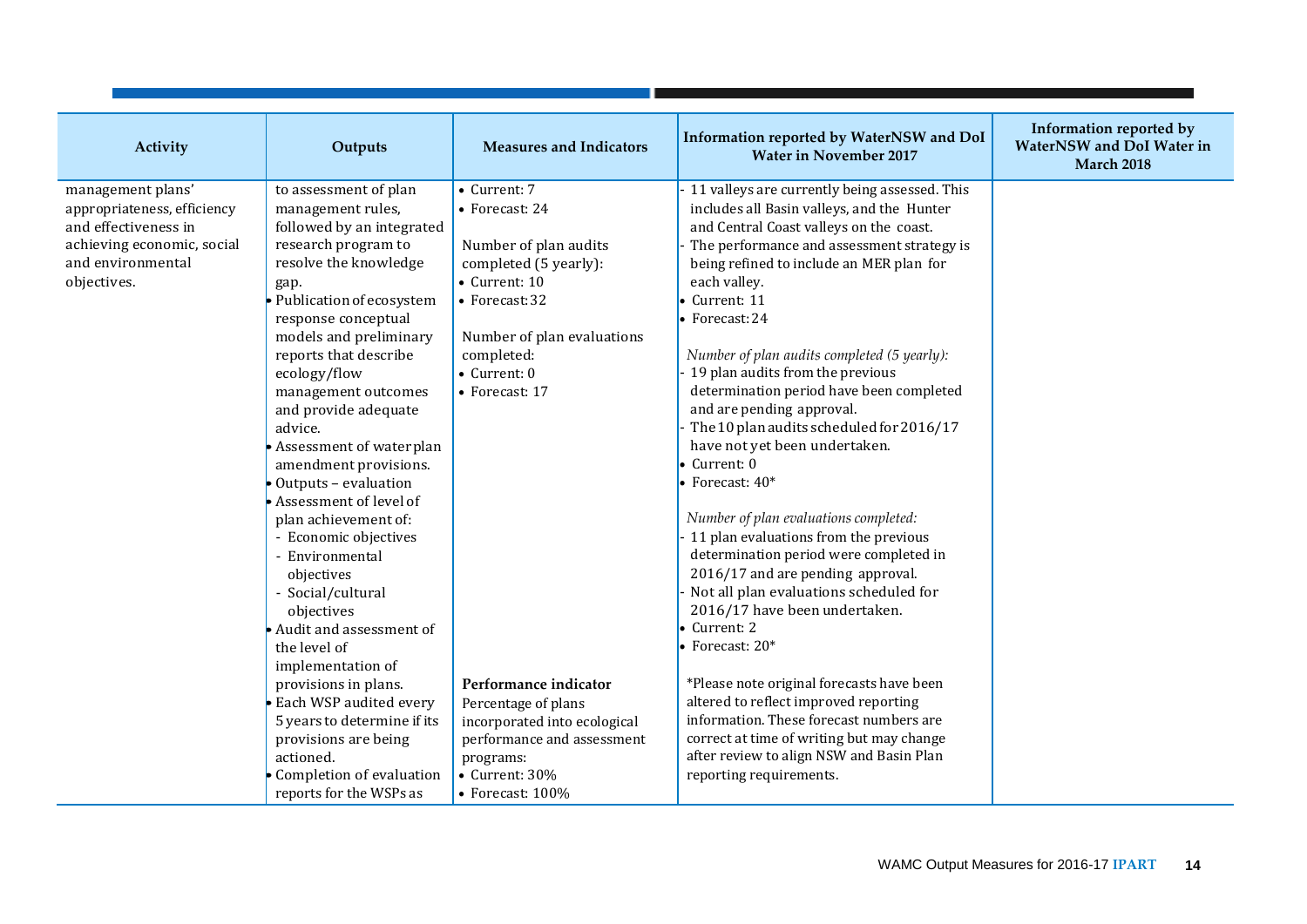| Activity                                                                                                                                                                                                                                                             | Outputs                                                                                                                                                                                                              | <b>Measures and Indicators</b>                                                                                                                                                                                                                                                                                 | Information reported by WaterNSW and DoI<br><b>Water in November 2017</b>                                                                                                                                                                                                                                                                                                                                                                                                                                                                                                                                 | Information reported by<br>WaterNSW and DoI Water in<br><b>March 2018</b> |
|----------------------------------------------------------------------------------------------------------------------------------------------------------------------------------------------------------------------------------------------------------------------|----------------------------------------------------------------------------------------------------------------------------------------------------------------------------------------------------------------------|----------------------------------------------------------------------------------------------------------------------------------------------------------------------------------------------------------------------------------------------------------------------------------------------------------------|-----------------------------------------------------------------------------------------------------------------------------------------------------------------------------------------------------------------------------------------------------------------------------------------------------------------------------------------------------------------------------------------------------------------------------------------------------------------------------------------------------------------------------------------------------------------------------------------------------------|---------------------------------------------------------------------------|
|                                                                                                                                                                                                                                                                      | they expire.                                                                                                                                                                                                         | Percentage of plans audited<br>within statutory requirement:<br>$\bullet$ Current: 30%<br>• Forecast: $100\%$<br>Percentage plans evaluated<br>that have come to term:<br>• Current: $0\%$<br>$\bullet$ Forecast: 100%                                                                                         | Performance indicator<br>Percentage of plans incorporated into ecological<br>performance and assessment programs<br>• Current for 2016/17: 46%<br>Forecast for period 2016/17-2019/20:100%<br>Percentage of plans audited within statutory<br>requirement:<br>Current for 2016/17: 0%<br>Forecast for period 2016/17-2019/20:100%<br>Percentage plans evaluated that have come to<br>term:<br>Current for 2016/17: 10%<br>Forecast for period 2016/17-2019/20:100%                                                                                                                                        |                                                                           |
| W06-01 Water plan<br>development (coastal)<br>The development, review,<br>amendment, and extension<br>or replacement of water<br>management plans, and the<br>consultation activities<br>associated with developing<br>these plans for the coastal<br>water sources. | · WSPs completed for all<br>non-MDB water sources.<br>$\bullet$ Implementation of the<br>WSP ecosystem<br>performance and<br>assessment strategy.<br>Review and remake or<br>extension of each WSP as<br>it expires. | Output measure (OM18)<br>- 5 WSPs will be reviewed and<br>replaced/extended.<br>- 7 WSPs will be reviewed.<br>- 1 WSP will be reviewed and<br>merged into an existing WSP.<br>Performance indicator<br>Cumulative percentage of<br>forecast WSPs reviewed,<br>replaced/extended or merged:<br>• Forecast: 100% | <b>DoI</b> Water<br>Output measure<br>1 new WSP in force (Nambucca)<br>1 WSP approved by minister, awaiting<br>concurrence from Minister for the<br><b>Environment</b> (Hastings)<br>1 formal WSP review underway (Bellinger)<br>(Review of a number of plans in relation to<br>amendment provisions underway).<br>Performance indicator<br>All plans reviewed / Replaced as required,<br>except for Paterson WSP, which has been<br>extended for up to two years to allow<br>alignment with Hunter<br>Priority Catchments Program to be included<br>in the revised plan.<br>• Forecast by $2020 - 100\%$ | N/A                                                                       |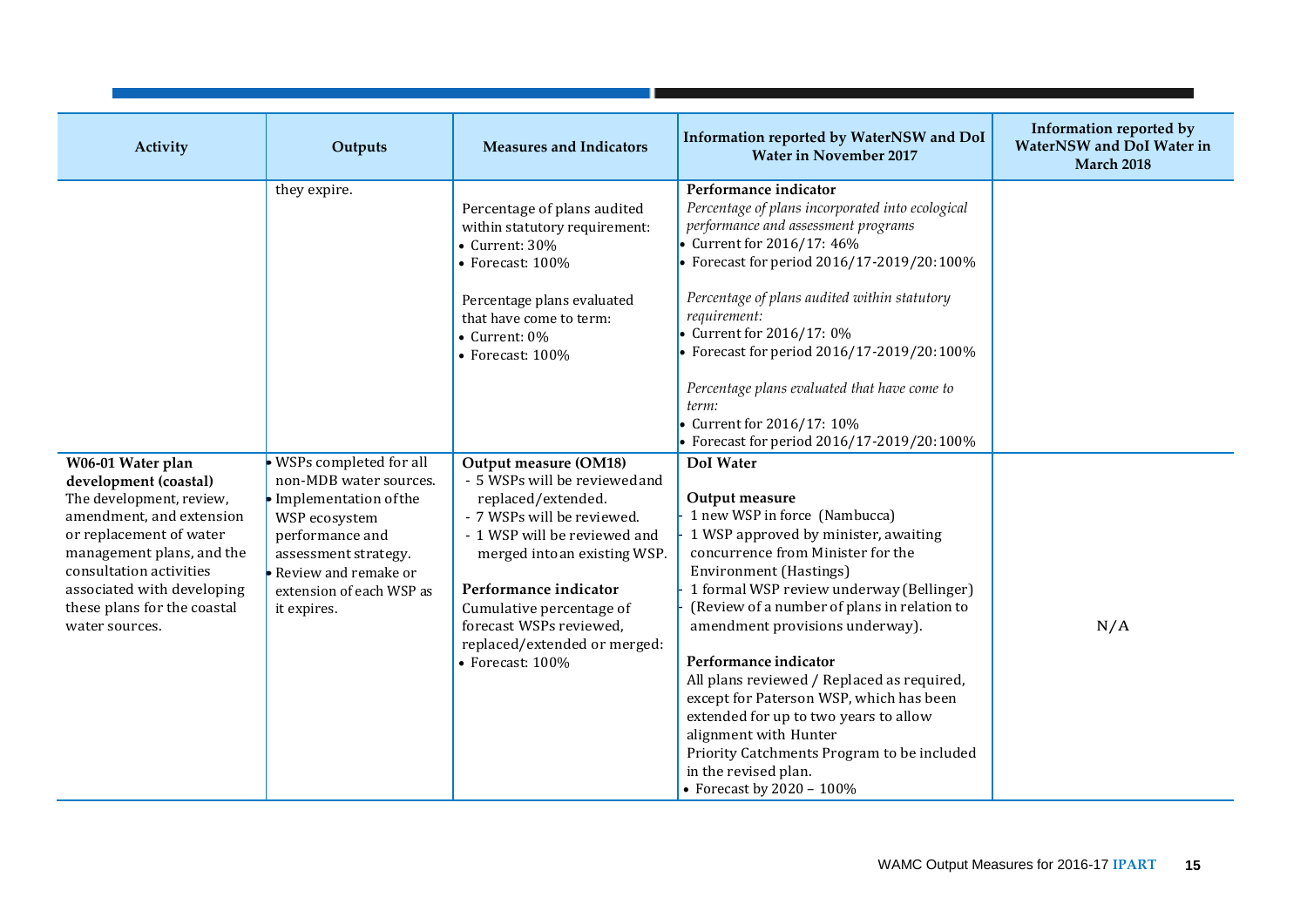| Activity                                                                                                                                                                                                                                                                                                                                                                     | Outputs                                                                                                                                                                                                                                                                                                                                                                                                    | <b>Measures and Indicators</b>                                                                                                                                                                                                                                                                                                                                                                                                | Information reported by WaterNSW and DoI<br><b>Water in November 2017</b>                                                                                                                                                                                                                               | <b>Information reported by</b><br><b>WaterNSW</b> and DoI Water in<br><b>March 2018</b> |
|------------------------------------------------------------------------------------------------------------------------------------------------------------------------------------------------------------------------------------------------------------------------------------------------------------------------------------------------------------------------------|------------------------------------------------------------------------------------------------------------------------------------------------------------------------------------------------------------------------------------------------------------------------------------------------------------------------------------------------------------------------------------------------------------|-------------------------------------------------------------------------------------------------------------------------------------------------------------------------------------------------------------------------------------------------------------------------------------------------------------------------------------------------------------------------------------------------------------------------------|---------------------------------------------------------------------------------------------------------------------------------------------------------------------------------------------------------------------------------------------------------------------------------------------------------|-----------------------------------------------------------------------------------------|
| W06-02 Water plan<br>development (inland)<br>The development, review,<br>amendment, and extension<br>or replacement of water<br>management plans; the<br>development of additional<br>planning instruments to<br>comply with the<br>Commonwealth Water Act;<br>and the consultation<br>activities associated with<br>developing these plans for<br>the inland water sources. | <b>Water Resource Plans</b><br>development for MDB<br>water sources.<br>· Implementation of the<br>WSP Ecosystem<br>Performance and<br>Assessment Strategy.<br>Each WSP audited every<br>5 years to determine its<br>provisions are being<br>actioned.<br>Completion of evaluation<br>reports for the WSPs as<br>they expire.<br>Remake or extension of<br>each WSP as it expires.<br>WRP assessment tasks | Output measure (OM19)<br>• 8 WSPs will be reviewed and<br>replaced/extended.<br>• 2 WSPs will be reviewed.<br>• 3 WSPs will be reviewed and<br>merged into an existing WSP.<br>• 22 WRPs will be completed.<br>Performance indicator<br>Cumulative percentage of<br>forecast WSPs reviewed,<br>replaced/extended or merged:<br>• Forecast: $100\%$<br>Cumulative percentage of<br>forecast WRPs completed:<br>• Forecast 100% | DoI Water<br>Output measure<br>7 WSPs replaced/extended<br>2 WSPs reviewed<br>8 WSPs were reviewed and merged into<br>existing WSPs<br>1 WRP completed<br>Performance indicator<br>130% percentage of forecast WSPs reviewed,<br>replaced/extended or merged<br>WRPs completed                          | N/A                                                                                     |
| W06-03 Floodplain<br>management plan<br>development<br>The development, review,<br>amendment and extension or<br>replacement of Floodplain<br>Management Plans in<br>collaboration with OEH.                                                                                                                                                                                 | Floodplain Management<br>Plan (FMP) development.<br>Remake of each FMP as it<br>expires.                                                                                                                                                                                                                                                                                                                   | Output measure (OM20)<br>Number of FMP completed or<br>remade:<br>• 5 new FMPs will be<br>developed<br>Performance indicator<br>• Cumulative percentage of<br>forecast FMPs completed:<br>• Forecast $100\%$                                                                                                                                                                                                                  | <b>DoI</b> Water<br>Output measure DoI Water<br>Regulated - Gwydir - 1 plan (Gwydir Valley<br>FMP commenced 10 August 2016)<br>Unregulated - Far West - 1 plan<br>(Barwon-Darling Valley FMP commenced 29<br>June 2017)<br>Performance indicator<br>40% cumulative percentage.<br>Details as it follows | N/A                                                                                     |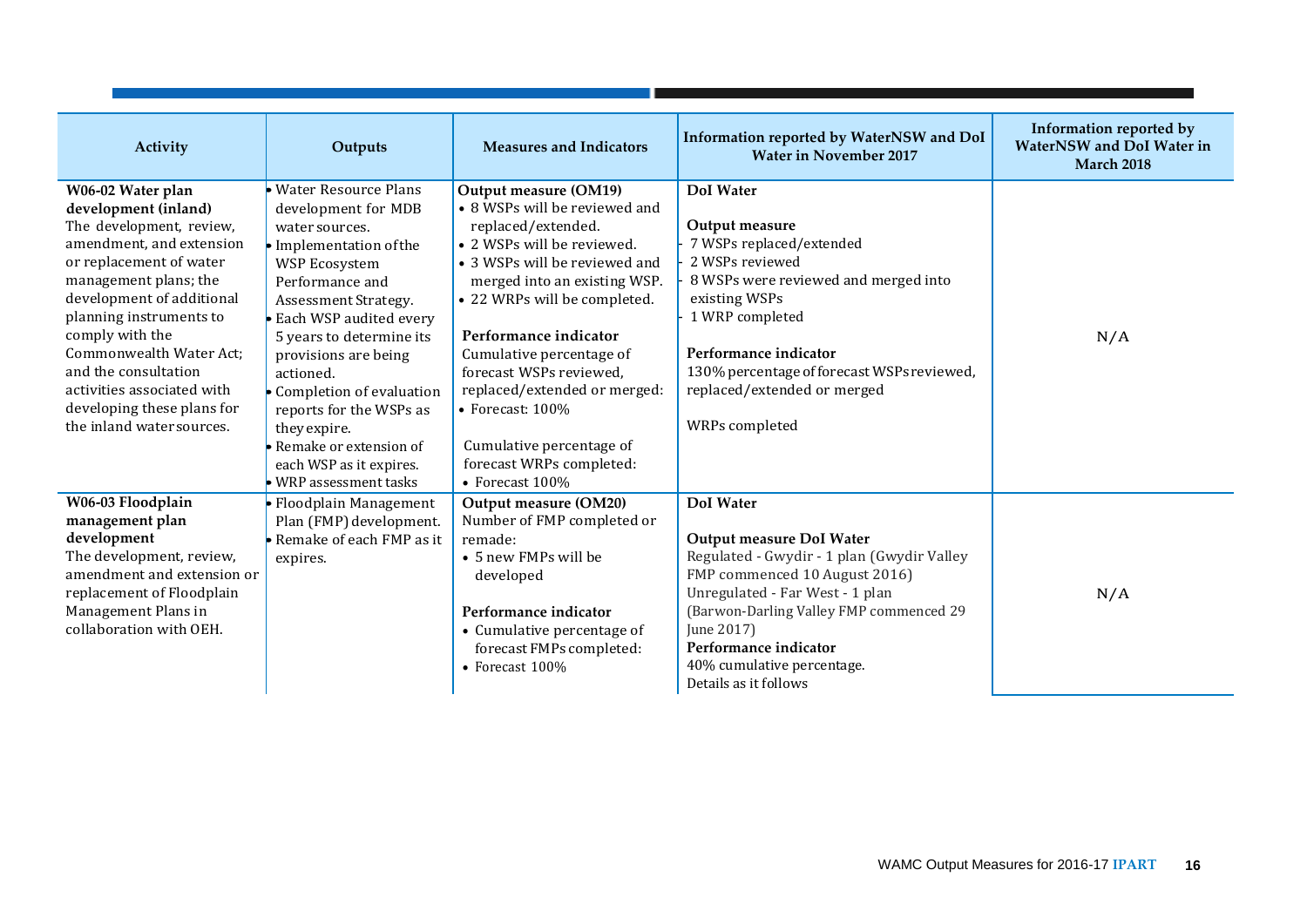| Activity                                                                                                                                                                                                                                                  | Outputs                                                                                                                                                                                                                                                                                                             | <b>Measures and Indicators</b>                                                                                                                                                                                                                                                                                                                                                | Information reported by WaterNSW and DoI<br><b>Water in November 2017</b>                                                                                                                                                                                                                                                                                                                                                                                                                                                                         | Information reported by<br><b>WaterNSW</b> and DoI Water in<br><b>March 2018</b> |
|-----------------------------------------------------------------------------------------------------------------------------------------------------------------------------------------------------------------------------------------------------------|---------------------------------------------------------------------------------------------------------------------------------------------------------------------------------------------------------------------------------------------------------------------------------------------------------------------|-------------------------------------------------------------------------------------------------------------------------------------------------------------------------------------------------------------------------------------------------------------------------------------------------------------------------------------------------------------------------------|---------------------------------------------------------------------------------------------------------------------------------------------------------------------------------------------------------------------------------------------------------------------------------------------------------------------------------------------------------------------------------------------------------------------------------------------------------------------------------------------------------------------------------------------------|----------------------------------------------------------------------------------|
|                                                                                                                                                                                                                                                           |                                                                                                                                                                                                                                                                                                                     |                                                                                                                                                                                                                                                                                                                                                                               | Barwon Upper Lower Border<br>Macquarie<br>Gwydir<br>Darling Namoi Namoi Rivers<br>las been to<br>Targeted<br>30%<br>30%<br>Consultation<br>Has IRP<br>approval to go<br>to PE<br>Has been to<br>60%<br>60%<br>Public Exhibition<br>Has IRP<br>approval to<br>Commence<br>100%<br>100%<br>Commenced                                                                                                                                                                                                                                                |                                                                                  |
| W06-04 Drainage<br>management plan<br>development<br>The development, review,<br>amendment, and extension<br>or replacement of Drainage<br>Management Plans, to<br>address water quality<br>problems associated with<br>drainage systems.                 | • Drainage Management<br>Plan (DMP)<br>development<br>• Remake of each DMP<br>as it expires                                                                                                                                                                                                                         | Output measure (OM21)<br>Number of DMPs completed or<br>remade:<br>• 0 new DMPs will be<br>developed.<br>Performance indicator<br>$\bullet$ N/A                                                                                                                                                                                                                               | At this stage there are no commitments for<br>the development of any drainage<br>management plans. There are currently none<br>under development on the coast, and none<br>have been made.                                                                                                                                                                                                                                                                                                                                                        | N/A                                                                              |
| W06-05 Regional planning<br>and management strategies<br>The development, evaluation<br>and review of regional water<br>strategies, metropolitan<br>water plans and other<br>planning instruments,<br>including the associated<br>stakeholder engagement. | • Development of<br>regional water<br>strategies, which<br>integrate and set<br>priorities for related<br>special-purpose plans<br>(for example water<br>sharing plans).<br>• Evaluation and<br>ongoing adaptive<br>management of the<br>metropolitan water<br>plans for greater<br>Sydney and the lower<br>Hunter. | Output measure (OM22)<br>• 2 regional water strategies<br>(metropolitan water plans)<br>will be reviewed.<br>new regional<br>water<br>$\bullet$ 6<br>strategies will be completed.<br>Performance indicator<br>Cumulative percentage of<br>forecast metropolitan water<br>plans being reviewed:<br>• Forecast: $100\%$<br>Cumulative percentage of<br>forecast regional water | <b>DoI</b> Water<br>Output measure<br>Development of regional water strategy for<br>the Hunter Region is in the final stages and<br>will be completed in 2018.<br>Development of regional water strategy for<br>the Lachlan, Macquarie and Gwydir has<br>commenced. North Coast and South Coast to<br>commence early 2018 and will be completed<br>by end of funding cycle.<br>The regional water strategies team has been<br>diverted into other regions ie Namoi and<br>Border Rivers as a result of the National<br>Water Infrastructure Fund. | N/A                                                                              |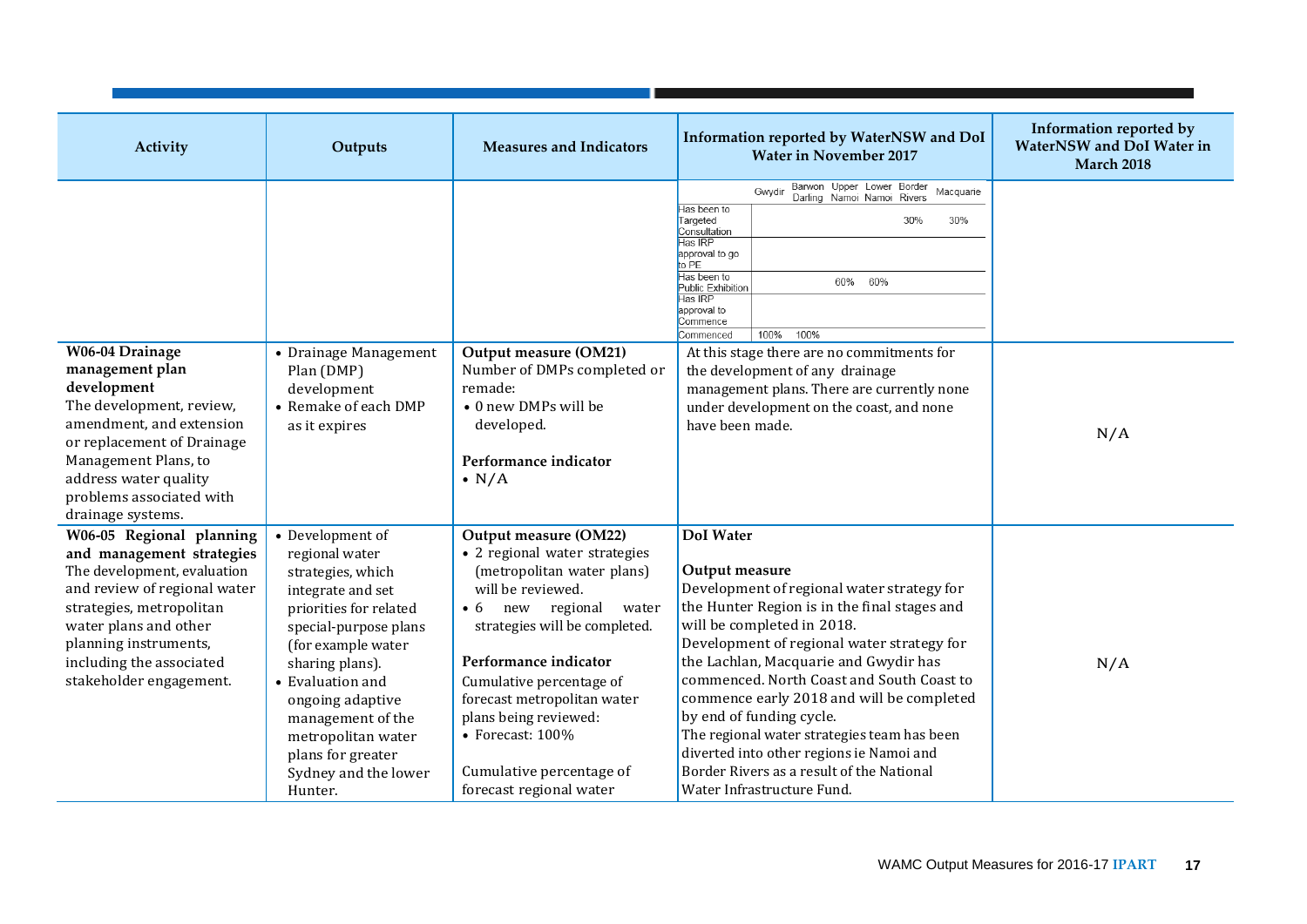| Activity                                                                                                                                                                   | Outputs                                                                                                                                                                                                                                                                          | <b>Measures and Indicators</b>                                                                                                                                                                                                                                                                                                                | Information reported by WaterNSW and DoI<br><b>Water in November 2017</b>                                                                                                                                                                                                                                                                                                                                                                                                                                                                                                                                                                                                       | Information reported by<br><b>WaterNSW</b> and DoI Water in<br><b>March 2018</b>                                                                                                                                                                                                                                                            |
|----------------------------------------------------------------------------------------------------------------------------------------------------------------------------|----------------------------------------------------------------------------------------------------------------------------------------------------------------------------------------------------------------------------------------------------------------------------------|-----------------------------------------------------------------------------------------------------------------------------------------------------------------------------------------------------------------------------------------------------------------------------------------------------------------------------------------------|---------------------------------------------------------------------------------------------------------------------------------------------------------------------------------------------------------------------------------------------------------------------------------------------------------------------------------------------------------------------------------------------------------------------------------------------------------------------------------------------------------------------------------------------------------------------------------------------------------------------------------------------------------------------------------|---------------------------------------------------------------------------------------------------------------------------------------------------------------------------------------------------------------------------------------------------------------------------------------------------------------------------------------------|
|                                                                                                                                                                            | • Development,<br>assessment and review<br>of planning<br>instruments.                                                                                                                                                                                                           | strategies completed:<br>$\bullet$ Forecast: 100%                                                                                                                                                                                                                                                                                             | Performance indicator<br>• Current:<br>- Hunter 85% complete<br>- Macquarie 25%<br>- Gwydir 25%<br>- Lachlan 50%<br>- North and South Coast 10%<br>The review of the Metropolitan Water Plan for<br>Greater Sydney was completed in 2016/17.<br>Recommendations from the review were<br>approved by Government in August 2016 and<br>the final plan was publicly released by the<br>Minister for Energy and Utilities in March<br>2017. The Plan is available at<br>www.metrowater.nsw.gov.au An<br>Implementation and Evaluation Plan (I&E<br>Plan) has been drafted for the 2017<br>Metropolitan Water Plan. Parts of this activity<br>are now with Planning and Environment. |                                                                                                                                                                                                                                                                                                                                             |
| W06-06 Development of<br>water planning and<br>regulatory framework<br>The development of the<br>operational and regulatory<br>requirements and rules for<br>water access. | • Developed, amended<br>and refined regulatory<br>instruments and<br>policies putting in place<br>an improved<br>regulatory framework<br>for water management<br>planning.<br>• Requirements for<br>issuing new water<br>licences clearly defined<br>and understood by<br>users. | Output measure (OM23)<br>Number of regulatory<br>instruments and policies<br>developed or amended<br>according to anannual forecast:<br>• Forecast on an annual basis.<br>Performance indicator<br>Percentage of annual forecast<br>frameworks and regulatory<br>instruments delivered<br>according to schedule:<br>$\bullet$ Forecast: 100%. | <b>DoI</b> Water<br>Output measure<br>Commenced statutory review of the Water<br>Management (General) Regulation 2011<br>Published "Strategy for the controlled<br>allocation of groundwater"<br>Amendments to Regulation to commence<br>various regulatory amendments in the<br>Water Management Amendment Act 2014<br>Statute law revision amendments to<br>streamline approval extension process                                                                                                                                                                                                                                                                             | <b>DoI</b> Water<br>Performance indicator<br>No annual forecast was available<br>upon which to measure<br>performance against. Potential<br>need to refine output measure and<br>performance indicator to better<br>reflect the dynamic nature of<br>policy, planning and regulatory<br>development.<br>Currently, the establishment of the |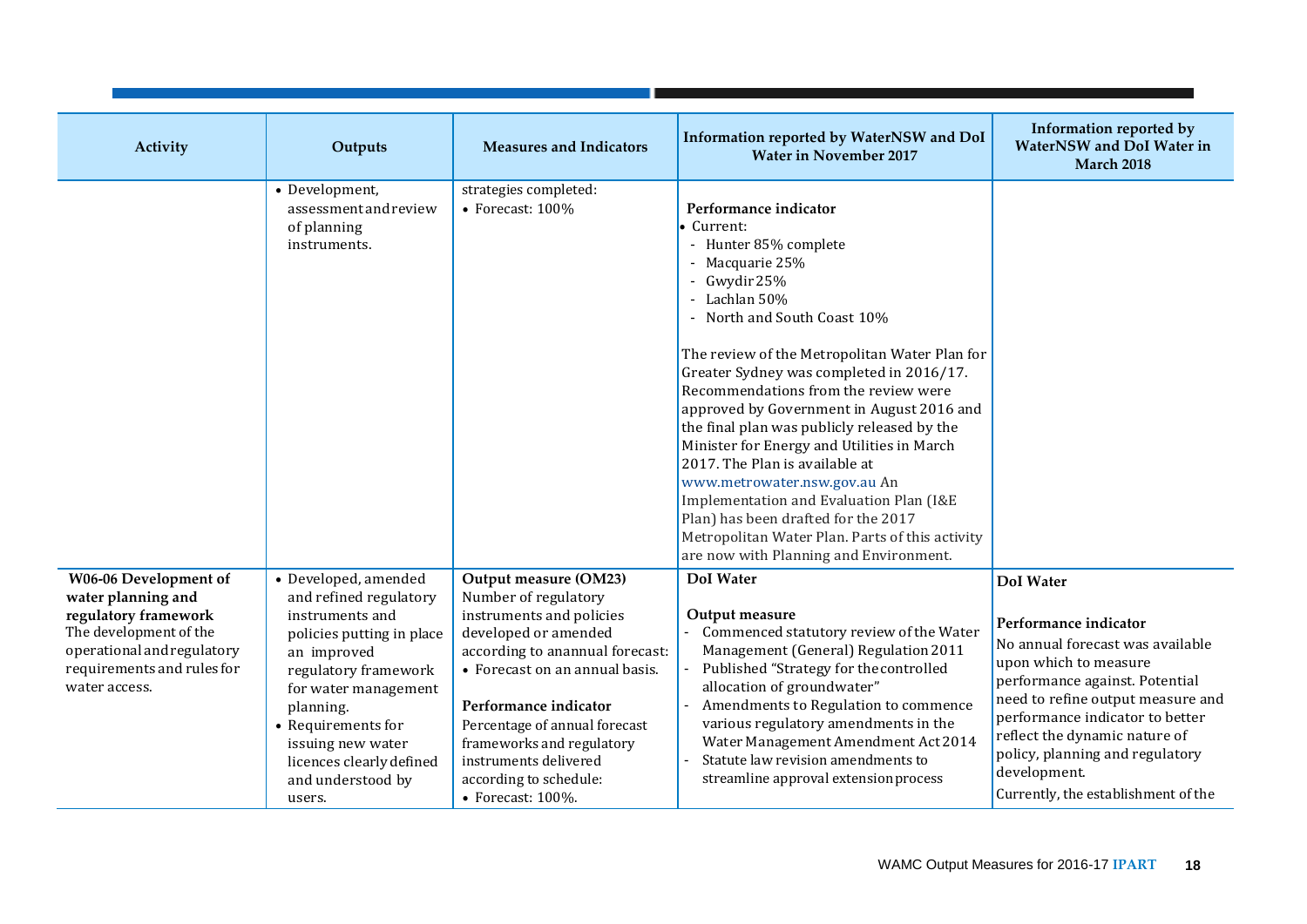| Activity                                                                                                                                                                                                                 | Outputs                                                                                                                                                                                                                                                                                                                                                                                                                                                                           | <b>Measures and Indicators</b>                                                                                                                                                                                   | Information reported by WaterNSW and DoI<br><b>Water in November 2017</b>                                                                                                                                                                                                                                                                                                                                                                                                                                                                                                                   | Information reported by<br><b>WaterNSW</b> and DoI Water in<br><b>March 2018</b>                                                                                                                                                                                                                                                                                    |
|--------------------------------------------------------------------------------------------------------------------------------------------------------------------------------------------------------------------------|-----------------------------------------------------------------------------------------------------------------------------------------------------------------------------------------------------------------------------------------------------------------------------------------------------------------------------------------------------------------------------------------------------------------------------------------------------------------------------------|------------------------------------------------------------------------------------------------------------------------------------------------------------------------------------------------------------------|---------------------------------------------------------------------------------------------------------------------------------------------------------------------------------------------------------------------------------------------------------------------------------------------------------------------------------------------------------------------------------------------------------------------------------------------------------------------------------------------------------------------------------------------------------------------------------------------|---------------------------------------------------------------------------------------------------------------------------------------------------------------------------------------------------------------------------------------------------------------------------------------------------------------------------------------------------------------------|
|                                                                                                                                                                                                                          | • Requirements for<br>equitable water take<br>defined and improved.                                                                                                                                                                                                                                                                                                                                                                                                               |                                                                                                                                                                                                                  |                                                                                                                                                                                                                                                                                                                                                                                                                                                                                                                                                                                             | NRAR has resulted in the complete<br>overhaul of the regulatory<br>framework. New policies are<br>under development and being<br>published on the NRAR website as<br>completed. Discussion papers on<br>transparency and water metering<br>are going on exhibition seeking<br>detailed feedback. A new board<br>has been established to oversee<br>NRAR regulation. |
| W06-07 Cross border and<br>national commitments<br>The development of<br>interstate water sharing<br>arrangements and the<br>implementation of<br>operational programs to<br>meet national and interstate<br>commitments | •Development and<br>implementation of<br>operational programs to<br>meet NWI commitments.<br>· Biennial assessments on<br>progress with<br>implementing NWI<br>agreements on water<br>reform agenda.<br>• Participation in relevant<br>interstate committees<br>progressing NWI and<br>COAG water reform<br>initiatives.<br>•Development of<br>interstate water sharing<br>arrangements through<br><b>MDB</b> and Border Rivers<br>agreements, and Snowy<br>and ACT arrangements. | Output measure (OM24)<br>Full participation in interstate<br>processes to manage water.<br>Performance indicator<br>Compliance with key interstate<br>agreements:<br>• Current: 100%<br>$\bullet$ Forecast: 100% | <b>DoI</b> Water<br>DoI Water recently coordinated the NSW<br>submission to the Productivity Commissions<br>draft report on National Water Reform (i.e.<br>progress made in implementing the NWI).<br>NSW actively participates in many<br>interjurisdictional committees to progress<br>interstate water sharing arrangements and<br>reform initiatives such as BOC, the Border<br>Rivers Commission and is currently leading<br>the Snowy Licence Review. Water resource<br>plans are currently under development<br>which will further address interstate water<br>sharing arrangements. | <b>DoI</b> Water<br>Performance indicator<br>DoI Water is compliant with all<br>(100%) key interstate agreements<br>for 2016/17.                                                                                                                                                                                                                                    |
| W07-01 Water management                                                                                                                                                                                                  | Water management                                                                                                                                                                                                                                                                                                                                                                                                                                                                  | Output measure (OM25)                                                                                                                                                                                            | <b>DoI</b> Water                                                                                                                                                                                                                                                                                                                                                                                                                                                                                                                                                                            | <b>DoI</b> Water                                                                                                                                                                                                                                                                                                                                                    |
| works                                                                                                                                                                                                                    | works tomitigate resource                                                                                                                                                                                                                                                                                                                                                                                                                                                         | High priority areas of erosion                                                                                                                                                                                   |                                                                                                                                                                                                                                                                                                                                                                                                                                                                                                                                                                                             |                                                                                                                                                                                                                                                                                                                                                                     |
| The undertaking of water                                                                                                                                                                                                 | impacts:                                                                                                                                                                                                                                                                                                                                                                                                                                                                          | identified and remediated:                                                                                                                                                                                       | Output measure                                                                                                                                                                                                                                                                                                                                                                                                                                                                                                                                                                              |                                                                                                                                                                                                                                                                                                                                                                     |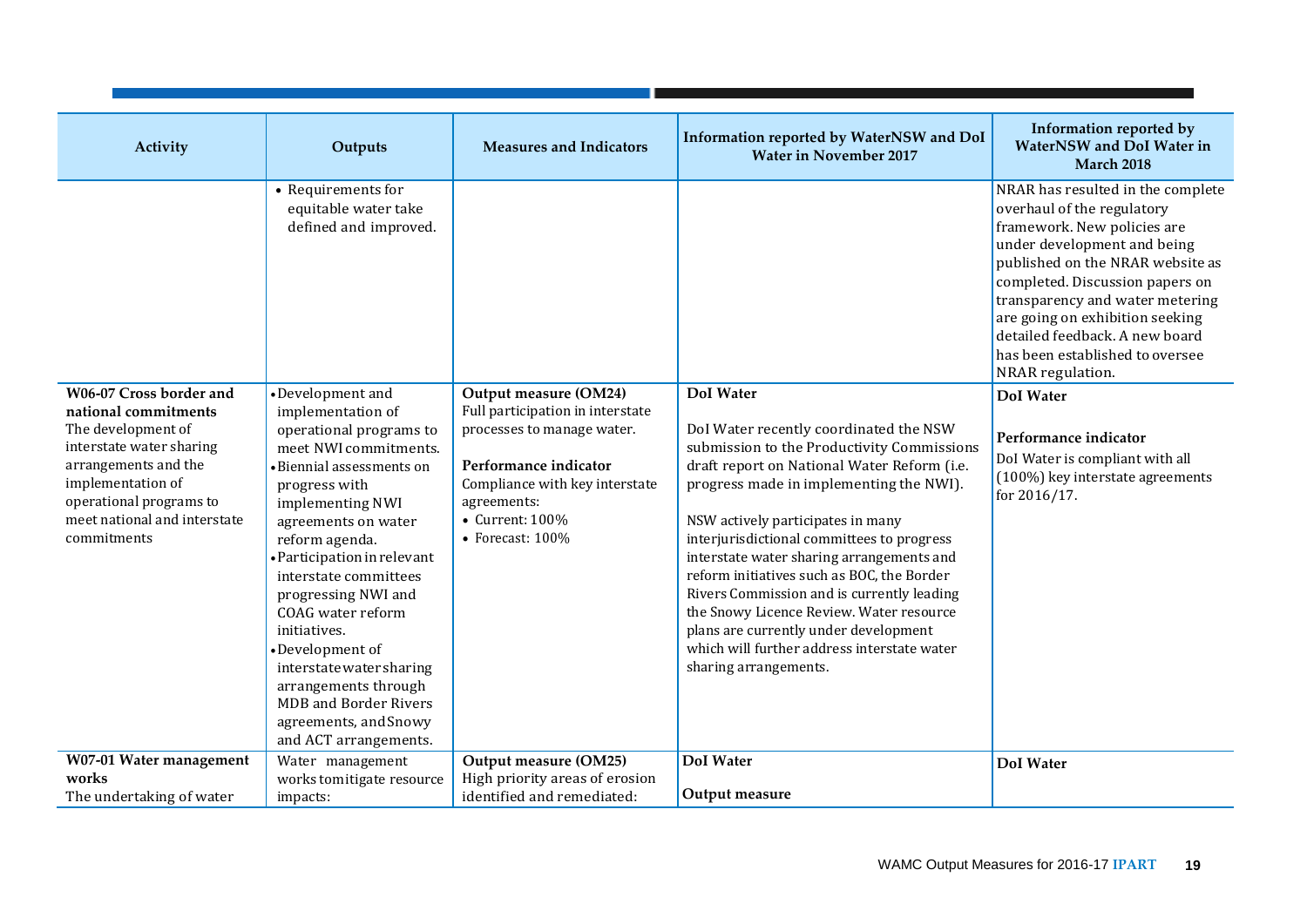| Activity                                                                                           | Outputs                                                  | <b>Measures and Indicators</b>                                                                                                                                               | Information reported by WaterNSW and DoI<br><b>Water in November 2017</b>                                                                                                                                                                                                                                                                                                                                                                                                                                                                                                                                                                                                                                                                                                                                                                                                                                                                                                                                                                                                                                                                                        | Information reported by<br>WaterNSW and DoI Water in<br><b>March 2018</b>                                                                                                                                                                                                                                                                                                                                                                                                                                                                                                                                                                                                                |
|----------------------------------------------------------------------------------------------------|----------------------------------------------------------|------------------------------------------------------------------------------------------------------------------------------------------------------------------------------|------------------------------------------------------------------------------------------------------------------------------------------------------------------------------------------------------------------------------------------------------------------------------------------------------------------------------------------------------------------------------------------------------------------------------------------------------------------------------------------------------------------------------------------------------------------------------------------------------------------------------------------------------------------------------------------------------------------------------------------------------------------------------------------------------------------------------------------------------------------------------------------------------------------------------------------------------------------------------------------------------------------------------------------------------------------------------------------------------------------------------------------------------------------|------------------------------------------------------------------------------------------------------------------------------------------------------------------------------------------------------------------------------------------------------------------------------------------------------------------------------------------------------------------------------------------------------------------------------------------------------------------------------------------------------------------------------------------------------------------------------------------------------------------------------------------------------------------------------------------|
| management works to<br>reduce the impacts arising<br>from water use or remediate<br>water courses. | • Riverbank protection<br>• Salt interception<br>schemes | • Current: 90%<br>• Forecast: 90%<br>Maintain salinity (EC) credits<br>for NSW<br>Performance indicator<br>Channel output capacity at<br>Tumut maintained at<br>9,200ML/day. | • Tumut River bank rock work - 660 metres,<br>110m of which was rock repair of<br>pre-existing work<br>• Upper Murray River bank rock work - 1860<br>metres, 1500m of which was rock repair of<br>pre-existing work<br>• Tumut River bank re: vegetation - 1300<br>metres<br>• Upper Murray River bank re: vegetation -<br>5.052 metres<br>• Willow Management<br>• Snag management<br>• Solve anabranch issues<br>Tumut River has a recurrent erosion rate of<br>approximately 1,000 m per year in high<br>priority areas. This year 66% of recurrence<br>completed<br>Operated and maintained Salt Interception<br>Schemes in NSW on behalf of Basin States, to<br>contribute to the Basin Salinity Target (of 800<br>EC at Morgan, 95% of the time)<br>This function has now been moved to Soil<br><b>Conservation Services.</b><br>Performance indicator<br>Waterways maintained for planned water<br>flows - chocking willows managed - spraying<br>and removal to 35% of the entire waterway<br>both rivers, both banks approximately 96km<br>in length.<br>The aim is to provide a stable main channel<br>capable of carrying sufficient capacity to suit | Output measure<br>Current is 66%.<br>The reason for the lower than<br>predicted result of 66% was related<br>to large flood event on in October<br>2016. The general works schedule<br>for Tumut is from September to<br>December each Financial Year. The<br>flooding in October had a<br>significant impact on the team's<br>ability to undertake the forecast<br>works for the year.<br>For 16/17 the Basin salinity target<br>of '800 EC or below at Morgan, 95%<br>of the time', was met.<br>NSW operated and maintained<br>three SIS to contribute to the<br>achievement of this goal.<br>Performance indicator<br>Channel output capacity at Tumut<br>maintained at 9,200 ML/day. |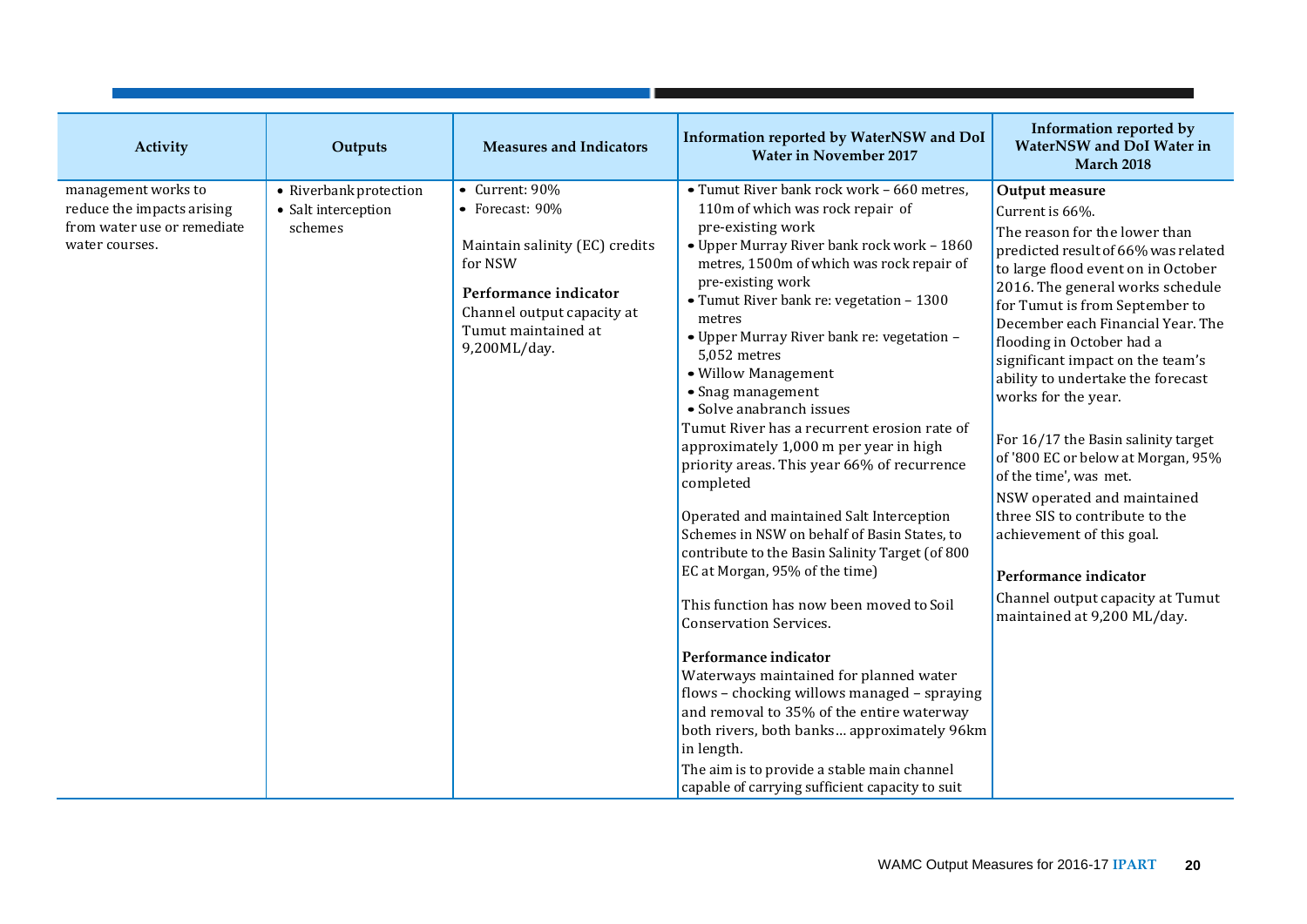| Activity                                                                                                                                                                                                       | Outputs                                                                                                                                                                                                                                                     | <b>Measures and Indicators</b>                                                                                                                                                                                                                                                                                                                                                                                                                                                                                                | Information reported by WaterNSW and DoI<br><b>Water in November 2017</b>                                                                                                                                                                                                                                                                                                                                                                                                      | Information reported by<br>WaterNSW and DoI Water in<br><b>March 2018</b> |
|----------------------------------------------------------------------------------------------------------------------------------------------------------------------------------------------------------------|-------------------------------------------------------------------------------------------------------------------------------------------------------------------------------------------------------------------------------------------------------------|-------------------------------------------------------------------------------------------------------------------------------------------------------------------------------------------------------------------------------------------------------------------------------------------------------------------------------------------------------------------------------------------------------------------------------------------------------------------------------------------------------------------------------|--------------------------------------------------------------------------------------------------------------------------------------------------------------------------------------------------------------------------------------------------------------------------------------------------------------------------------------------------------------------------------------------------------------------------------------------------------------------------------|---------------------------------------------------------------------------|
|                                                                                                                                                                                                                |                                                                                                                                                                                                                                                             |                                                                                                                                                                                                                                                                                                                                                                                                                                                                                                                               | the needs of irrigation demand and power<br>generation and reducing Landowner<br>complaints.                                                                                                                                                                                                                                                                                                                                                                                   |                                                                           |
| <b>W08-01 Regulation systems</b><br>management<br>The management, operation,<br>development and<br>maintenance of the register<br>for access licences,<br>approvals, trading and<br>environmental water.       | Management and<br>operation of public<br>register for access licence<br>approvals, trading and<br>environmental water.<br>Systems development:<br>• Online tools<br>• Online applications<br>• Online payments<br>• Smart phone tracking<br>of applications | Output measure (OM26)<br>Number of applications<br>received online:<br>• Current; 2,000<br>$\bullet$ Forecast: 2,500<br>Performance indicator<br>Percentage of allapplications<br>received online:<br>$\bullet$ Current: 33%<br>• Forecast: 42%                                                                                                                                                                                                                                                                               | WaterNSW<br><b>Output measure WaterNSW</b><br>Number of applications received online: 3430<br>Performance indicator<br>Domestic & Stock approvals: 328 (10%)<br>Approval Extensions: 2956 (86%)<br>Dealings and new WALs: 146 (4%)                                                                                                                                                                                                                                             | N/A                                                                       |
| <b>W08-02 Consents</b><br>management and licence<br>conversion<br>The transcribing of water<br>sharing provisions into<br>licence conditions and the<br>conversion of licences to the<br>Water Management Act. | • Licences cleansed for<br>conversion to WMA.<br>• Volumetric licence<br>conversions.<br>• Water sharing<br>provisions transcribed<br>into licence conditions.<br>• Development of<br>discretionary<br>conditions.                                          | Output measure (OM27)<br>Annual number of licences<br>recorded on the public register<br>plus number of access licence<br>and approvals with updated<br>conditions:<br>• Current: All licences<br>recorded on public register.<br>• Forecast: All licences<br>recorded on public register -<br>the number varies from year<br>to year.<br>Performance indicators<br>Percentage of access licences<br>and changes to licence details<br>recorded on the public register<br>within two months of<br>implementation or update of | WaterNSW<br>Output measure<br>All licences recorded on public register - the<br>number varies from year to year - 41351<br>Number of licenses conditions converted<br>from WA1912 to WMA2000 as at 01-07-2016<br>Regulated - All Licenses converted<br>$-GW - 1477$<br>- Unregulated - 1558<br>Note: During the 2016/17 Water year there<br>were still 396 licenses to be converted for the<br><b>Hastings WSP</b><br>Performance indicator<br>• Current 95%<br>• Forecast 90% | N/A                                                                       |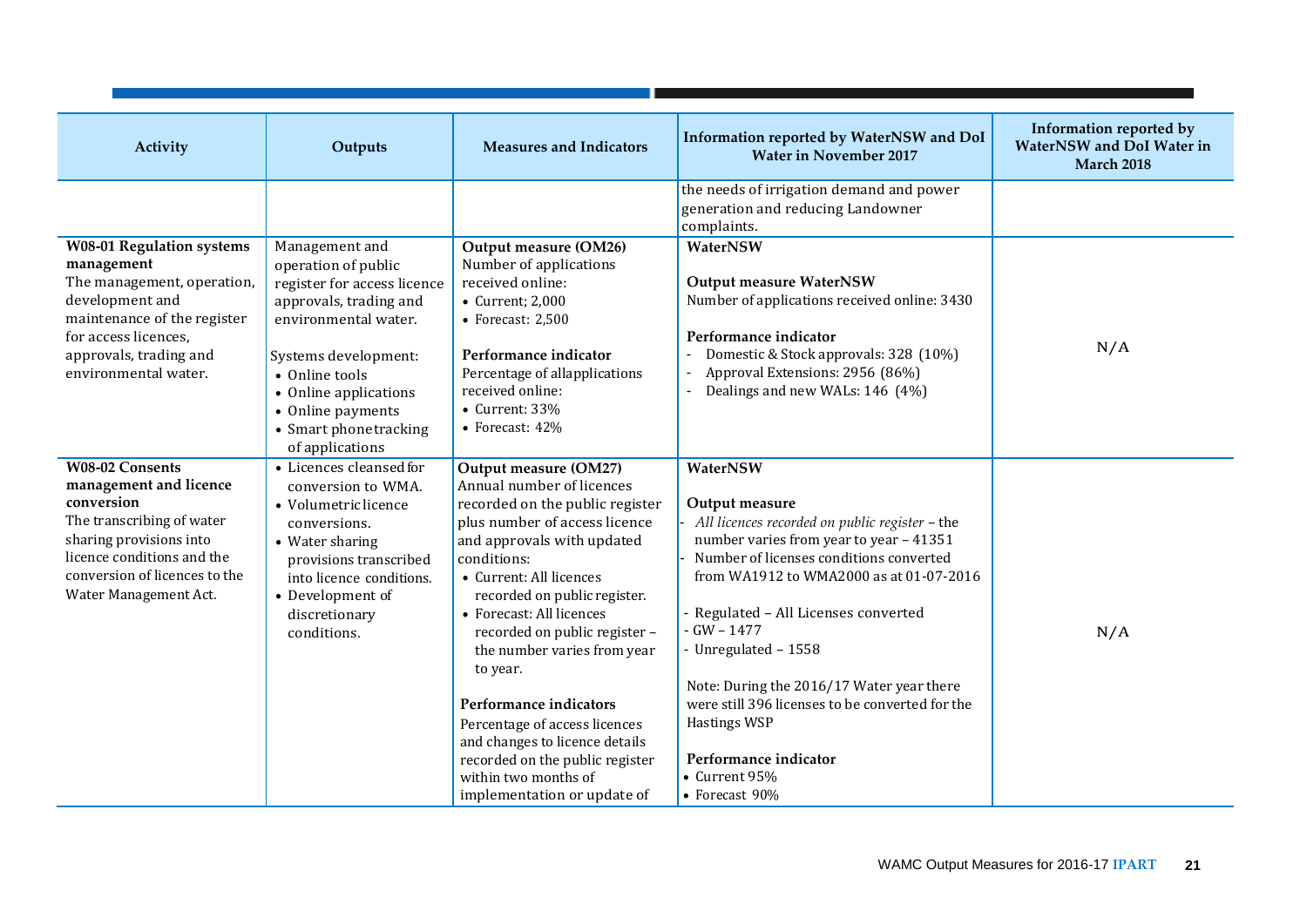| Activity                                                                                                                                                                                                                                             | Outputs                                                                                         | <b>Measures and Indicators</b>                                                                                                                                                                                                                                                                                                                                                                                                                                                                                                                                                                                                     | Information reported by WaterNSW and DoI<br><b>Water in November 2017</b>                                                                                                                                                                                    | Information reported by<br><b>WaterNSW</b> and DoI Water in<br><b>March 2018</b>                                                                                                                                                                                                                                                                                                                                                                                                                                                                                                                                                                                                                        |
|------------------------------------------------------------------------------------------------------------------------------------------------------------------------------------------------------------------------------------------------------|-------------------------------------------------------------------------------------------------|------------------------------------------------------------------------------------------------------------------------------------------------------------------------------------------------------------------------------------------------------------------------------------------------------------------------------------------------------------------------------------------------------------------------------------------------------------------------------------------------------------------------------------------------------------------------------------------------------------------------------------|--------------------------------------------------------------------------------------------------------------------------------------------------------------------------------------------------------------------------------------------------------------|---------------------------------------------------------------------------------------------------------------------------------------------------------------------------------------------------------------------------------------------------------------------------------------------------------------------------------------------------------------------------------------------------------------------------------------------------------------------------------------------------------------------------------------------------------------------------------------------------------------------------------------------------------------------------------------------------------|
| <b>W08-03 Compliance</b><br>management<br>The on-ground and remote<br>monitoring activities<br>(including investigations and<br>taking statutory actions) to<br>ensure compliance with<br>legislation, including licence<br>and approval conditions. | Compliance education,<br>monitoring and breach<br>management/<br>enforcement/<br>investigation. | sharing plan:<br>• Current 90%<br>• Forecast 90%<br>Output measure (OM28)<br>Number of breach reports<br>received:<br>$\bullet$ Current: 600<br>• Forecast: 600<br>Performance indicator<br>- Percentage of non-basic<br>landholder rights approvals<br>audited each year: 2%<br>- Percentage of properties<br>audited that are in<br>compliance with licence and<br>approval conditions<br>(excluding those audited as<br>part of investigating an<br>alleged breach): 90%<br>- Percentage of breach reports<br>risk assessed within 14 days<br>of receipt: 90%<br>- Percentage of all cases<br>finalised within 6 months:<br>70% | DoI Water has been undertaking minor parts<br>of this activity.<br>WaterNSW<br>Output measure<br>Number of breach reports received:<br>• Current: 396<br>• Forecast: 600<br>Performance indicator<br>Updated response provided by WaterNSW<br>in March 2018. | WaterNSW<br>Performance indicator<br>Percentage of non-basic<br>landholder rights approvals<br>audited each year: 0%<br>Percentage of properties audited<br>that are in compliance with<br>licence and approval conditions<br>(excluding those audited as part<br>of investigating an alleged<br>$breach)$ : 0%<br>During the reporting period, the<br>priority was ensuring that<br>customer service levels were<br>maintained during a period of<br>significant agency reform and<br>ensuring higher priority licensing<br>activities were the focus.<br>Percentage of breach reports risk<br>assessed within 14 days of<br>receipt: 90%<br>Percentage of all cases finalised<br>within 6 months: 72% |
| <b>W08-99 Water consents</b><br>overhead<br>The administrative overhead<br>costs associated with water                                                                                                                                               | Overhead support and<br>facilities for consent<br>transactions.                                 | (OM29) - Overhead charge<br>associated with consent<br>transactions.                                                                                                                                                                                                                                                                                                                                                                                                                                                                                                                                                               | WaterNSW<br>Updated response provided by WaterNSW<br>in March 2018.                                                                                                                                                                                          | WaterNSW<br>WaterNSW has applied its own<br>methodology in apportioning                                                                                                                                                                                                                                                                                                                                                                                                                                                                                                                                                                                                                                 |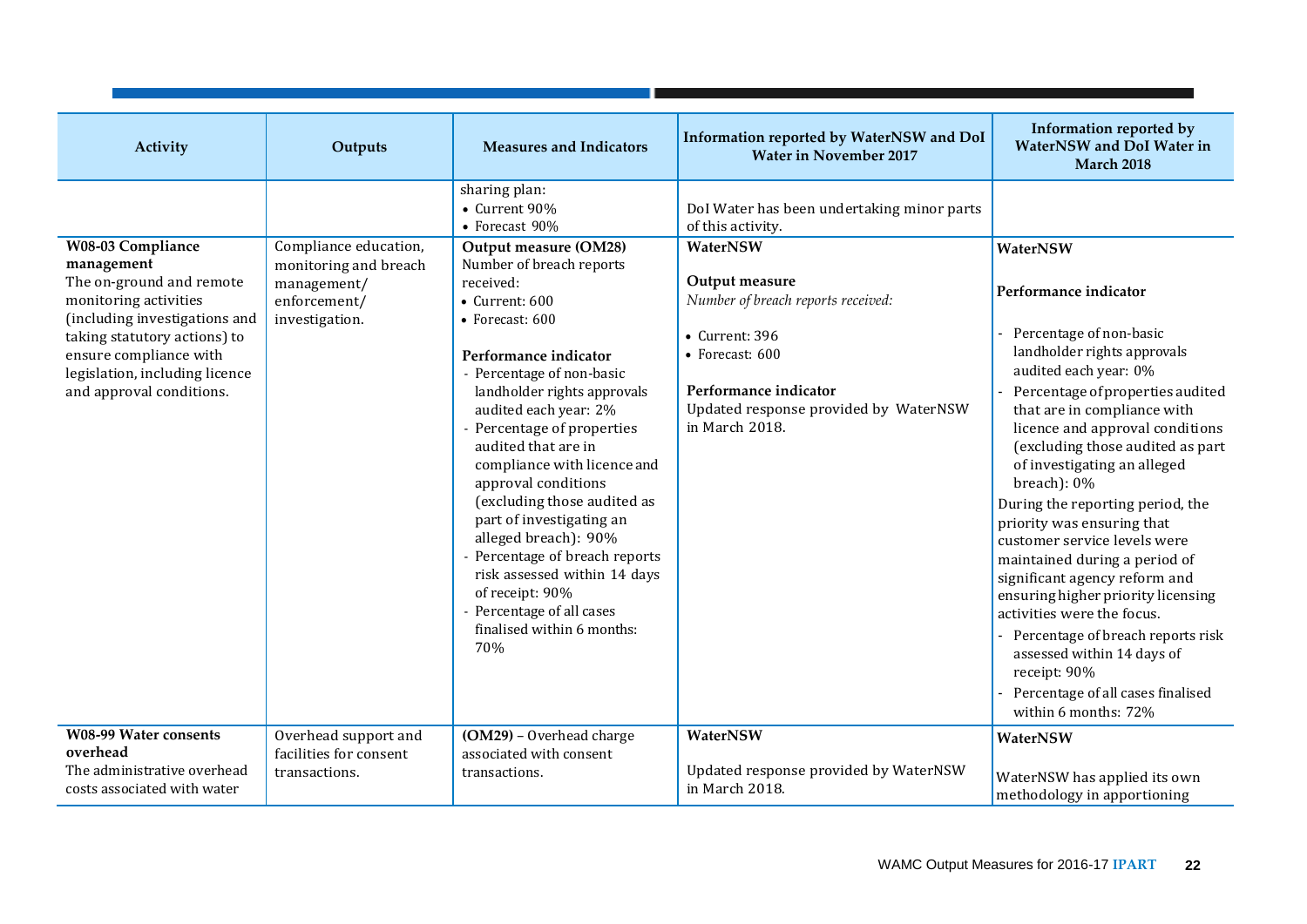| Activity                                                                                                                                                                                                                            | Outputs                                                                                                     | <b>Measures and Indicators</b>                                                                                                                                                                                                                                                                                                                                                                                                                                                                                                                                                                                                                                                                                                                       | Information reported by WaterNSW and DoI<br><b>Water in November 2017</b>                                                                                                                                                                                                                                                                                                                                                                                                                                                                                                                                                                                                                                                                               | Information reported by<br><b>WaterNSW</b> and DoI Water in<br><b>March 2018</b>                                                                                       |
|-------------------------------------------------------------------------------------------------------------------------------------------------------------------------------------------------------------------------------------|-------------------------------------------------------------------------------------------------------------|------------------------------------------------------------------------------------------------------------------------------------------------------------------------------------------------------------------------------------------------------------------------------------------------------------------------------------------------------------------------------------------------------------------------------------------------------------------------------------------------------------------------------------------------------------------------------------------------------------------------------------------------------------------------------------------------------------------------------------------------------|---------------------------------------------------------------------------------------------------------------------------------------------------------------------------------------------------------------------------------------------------------------------------------------------------------------------------------------------------------------------------------------------------------------------------------------------------------------------------------------------------------------------------------------------------------------------------------------------------------------------------------------------------------------------------------------------------------------------------------------------------------|------------------------------------------------------------------------------------------------------------------------------------------------------------------------|
| consent transactions, which<br>are passed on to customers<br>in the water management<br>tariff.                                                                                                                                     |                                                                                                             |                                                                                                                                                                                                                                                                                                                                                                                                                                                                                                                                                                                                                                                                                                                                                      |                                                                                                                                                                                                                                                                                                                                                                                                                                                                                                                                                                                                                                                                                                                                                         | corporate wide and WAMC<br>specific overhead to the WAMC<br>cost codes, which does not require<br>the creation of a specific cost code<br>for water consents overhead. |
| <b>W09-01 Water consents</b><br>transactions<br>Transactions undertaken on<br>a fee for service basis;<br>including dealings,<br>assessments, changes to<br>conditions and new<br>applications for water<br>licences and approvals. | • Water consents<br>transactions processed.<br>• Licences in compliance<br>with regulatory<br>requirements. | Output measure (OM30)<br>Number of applications<br>processed:<br>• Current: 6,000<br>• Forecast: Process all<br>applications received<br>Performance indicator<br>- Percentage of applications for<br>licence dealings assignment<br>of shares (71Q) processed<br>within 20 days: 90%<br>Percentage of applications for<br>new access licences<br>processed within 40 days:<br>80%<br>Percentage of applications for<br>water management work and<br>use approvals processed<br>within 60 days: 80%<br>Percentage of applications to<br>extend a water management<br>work approval processed<br>within 20 days: 90%<br>Percentage of applications for<br>an approval for a bore for<br>domestic and stock rights<br>processed within 10 days:<br>90% | WaterNSW<br>Output measure<br>Number of applications processed: 6,746<br>Performance indicator<br>Percentage of applications licence dealings<br>assignment of shares (71Q) processed within 20<br>days: 98%<br>Percentage of applications for new access<br>licences processed within 40 days: 88%<br>Percentage of applications for water<br>management work and use approvals processed<br>within 60 days: 82%<br>Percentage of applications to extend a water<br>management work approval processes within 20<br>days: 96%<br>Percentage of applications for an approval for a<br>bore for domestic and stock rights processed<br>within 10 days: 94%<br>Percentage of legal searches completed within<br>the preferred processing time frame: 100% | N/A                                                                                                                                                                    |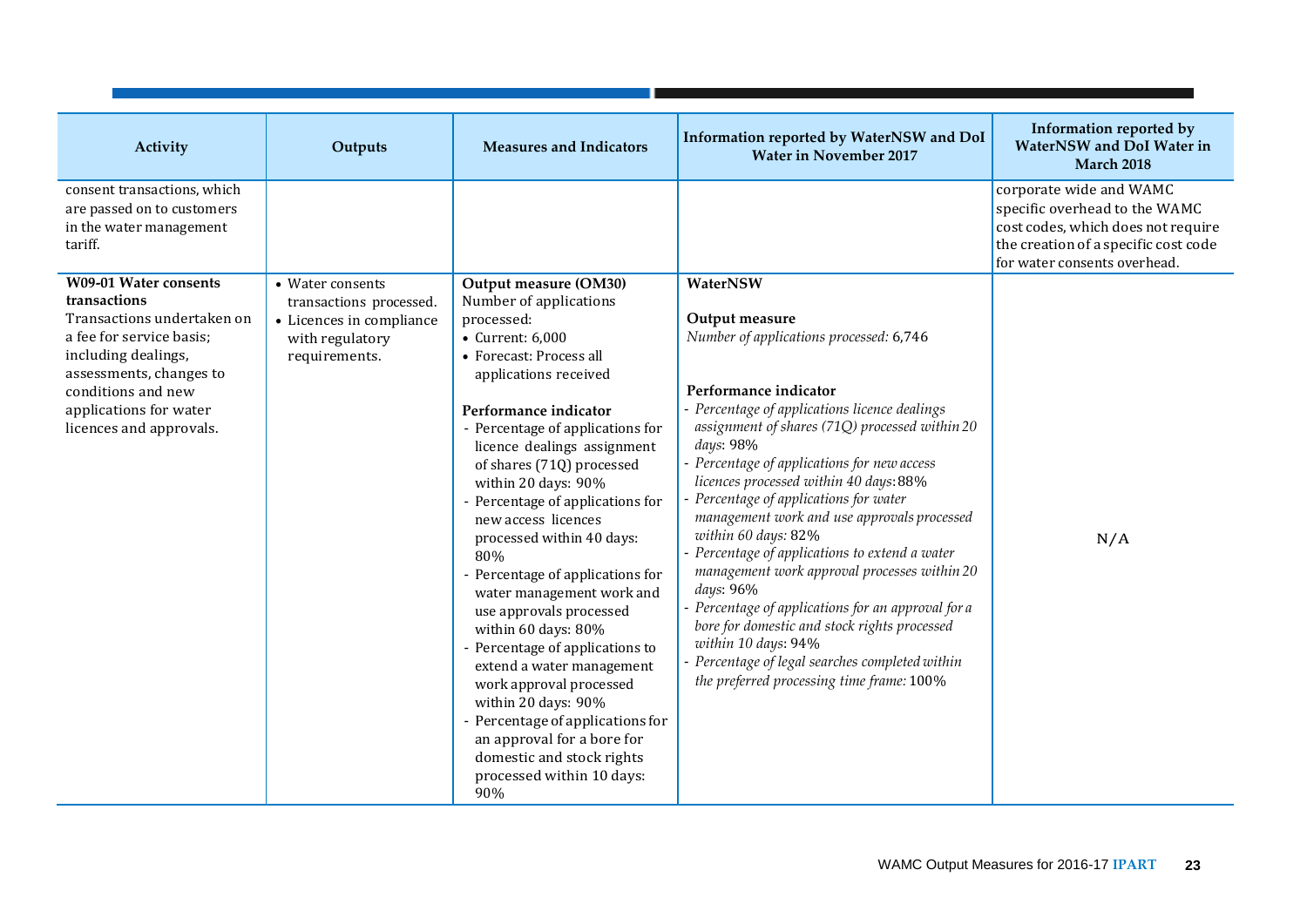| Activity                                                                                                                                                                                                                                                                                    | Outputs                                    | <b>Measures and Indicators</b>                                                                                                                                                                                                                                                        | Information reported by WaterNSW and DoI<br><b>Water in November 2017</b>                                                                                                                                                                                                                                   | Information reported by<br><b>WaterNSW</b> and DoI Water in<br><b>March 2018</b>                                                                                                                                                                                                                                                                                                                                                                                                                                                                                                                                                                                                                                                                                                                                                                                                                                                                            |
|---------------------------------------------------------------------------------------------------------------------------------------------------------------------------------------------------------------------------------------------------------------------------------------------|--------------------------------------------|---------------------------------------------------------------------------------------------------------------------------------------------------------------------------------------------------------------------------------------------------------------------------------------|-------------------------------------------------------------------------------------------------------------------------------------------------------------------------------------------------------------------------------------------------------------------------------------------------------------|-------------------------------------------------------------------------------------------------------------------------------------------------------------------------------------------------------------------------------------------------------------------------------------------------------------------------------------------------------------------------------------------------------------------------------------------------------------------------------------------------------------------------------------------------------------------------------------------------------------------------------------------------------------------------------------------------------------------------------------------------------------------------------------------------------------------------------------------------------------------------------------------------------------------------------------------------------------|
|                                                                                                                                                                                                                                                                                             |                                            | - Percentage of legal searches<br>completed within the<br>preferred processing time<br>frame: 95%                                                                                                                                                                                     |                                                                                                                                                                                                                                                                                                             |                                                                                                                                                                                                                                                                                                                                                                                                                                                                                                                                                                                                                                                                                                                                                                                                                                                                                                                                                             |
| W10-01 Customer<br>management<br>All customer liaison<br>activities; including<br>responding to calls to<br>licensing and compliance<br>information lines; and<br>producing communication<br>and education materials such<br>as website content and<br>participation in customer<br>forums. | Timely responses to<br>customer enquiries. | Output measure (OM31)<br>Number of enquiries:<br>• Current: 10,000<br>$\bullet$ Forecast: 10,000<br>Performance indicator<br>Percentage of enquiries directly<br>responded toat the time of the<br>call/email:<br>• Current: 90%<br>• Forecast: Maintain or<br>improve current status | WaterNSW<br>Output measure<br>Number of enquiries: 35,000 approx. (total calls<br>& emails received)<br>Large spike in enquires due to the extension<br>of expired Work and Combined Approvals<br>after 10 year period.<br>Performance indicator<br>Updated response provided by WaterNSW<br>in March 2018. | WaterNSW<br>Performance indicator<br>For calls, during the 16/17 year we<br>omitted to measure and report<br>against this KPI due to focussing<br>on priorities associated with the<br>transfer of functions from DoI<br>Water in addition to inheriting<br>telephony and systems which did<br>not provide the capability to record<br>and report against this particular<br>KPI. We have since introduced a<br>new telephony platform this<br>calendar year which will allow us<br>to better manage first call<br>resolution through the review and<br>management of wrap up codes and<br>tickets raised within the business.<br>At the same time we have been<br>conducting end of call surveys<br>which have indicated a very high<br>score $(9/10)$ in terms of customer<br>satisfaction. These surveys are<br>being automated which will give<br>us a more independent review of<br>our performance. All of these<br>activities support our commitment |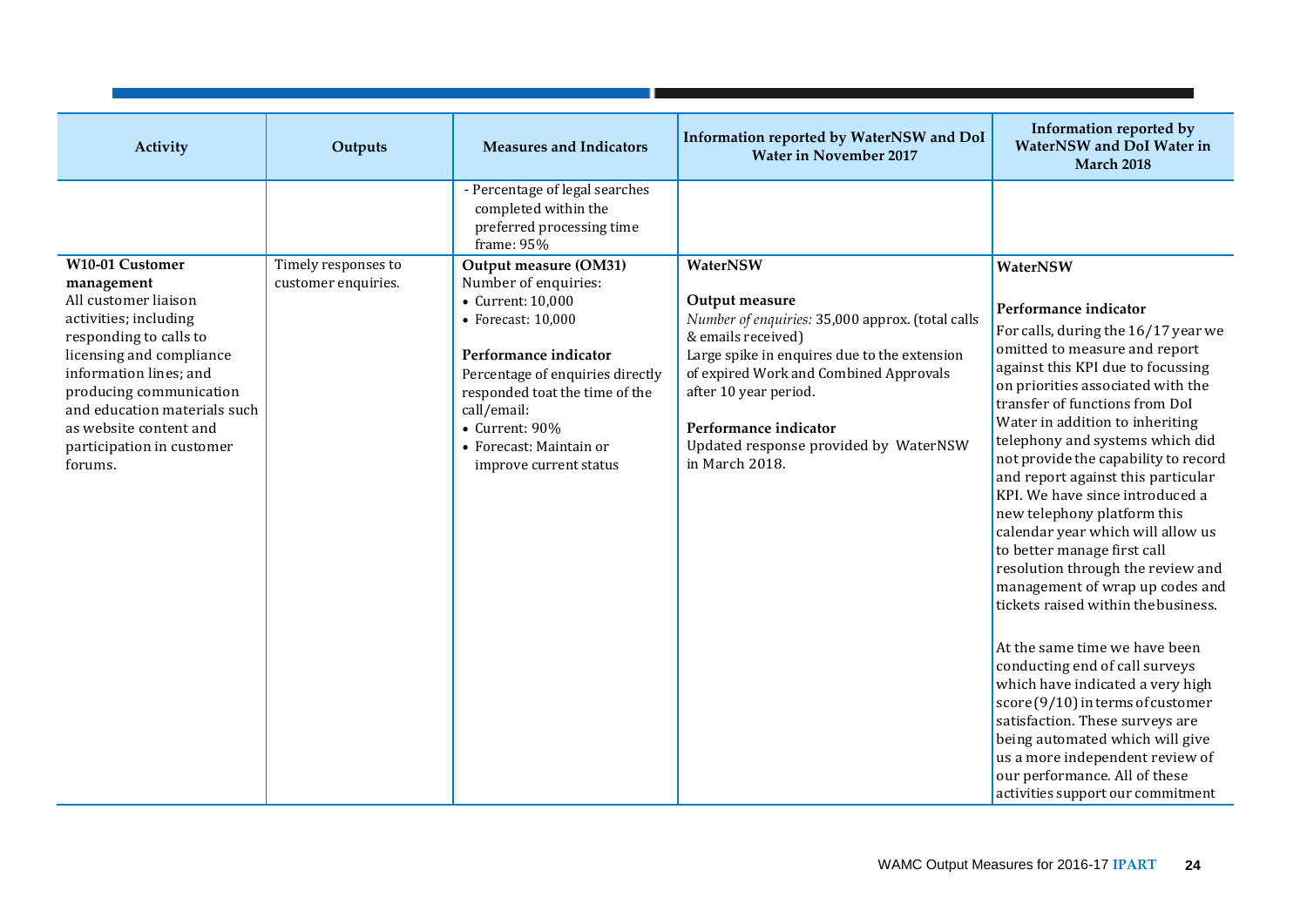| Activity                                                                                                                                                                                                                        | Outputs                                                                                                                       | <b>Measures and Indicators</b>                                                                                                                                          | Information reported by WaterNSW and DoI<br><b>Water in November 2017</b>                                                              | Information reported by<br><b>WaterNSW</b> and DoI Water in<br><b>March 2018</b>                                                                                                                                                                                                                                                                                                                                                                                                                                                                                                                                                                                                                                                                                                                                                   |
|---------------------------------------------------------------------------------------------------------------------------------------------------------------------------------------------------------------------------------|-------------------------------------------------------------------------------------------------------------------------------|-------------------------------------------------------------------------------------------------------------------------------------------------------------------------|----------------------------------------------------------------------------------------------------------------------------------------|------------------------------------------------------------------------------------------------------------------------------------------------------------------------------------------------------------------------------------------------------------------------------------------------------------------------------------------------------------------------------------------------------------------------------------------------------------------------------------------------------------------------------------------------------------------------------------------------------------------------------------------------------------------------------------------------------------------------------------------------------------------------------------------------------------------------------------|
|                                                                                                                                                                                                                                 |                                                                                                                               |                                                                                                                                                                         |                                                                                                                                        | towards a more robust and reliable<br>measure of first call resolution.<br>For Email interactions,<br>approximately 80% of emails<br>received were responded to within<br>3 days and 89% were responded to<br>within 5 days. More complex<br>matters may require further<br>consultation with the customer and<br>therefore may take longer to<br>resolve. This figure is slightly<br>lower than expected due to<br>reduced staffing during Dec 16 to<br>Jun 17 and the increasingly<br>complex nature of enquiries<br>requiring referral to local Water<br>Regulation Officers who have<br>specialised knowledge needed to<br>finalise the customer enquiries.<br>We are working towards<br>improving these metrics and as a<br>result of an investment in new<br>technologies and increased staffing<br>levels are confident our |
|                                                                                                                                                                                                                                 |                                                                                                                               |                                                                                                                                                                         |                                                                                                                                        | performance has been improving.                                                                                                                                                                                                                                                                                                                                                                                                                                                                                                                                                                                                                                                                                                                                                                                                    |
| <b>W10-02 Business</b><br>governance and support<br>The business systems and<br>processes that support<br>organisation-wide activities;<br>including asset management,<br>annual reporting and pricing<br>submissions to IPART. | Business systems,<br>processes and<br>administration for<br>commercial operation of<br>government monopoly<br>water services. | Output measure (OM32)<br>• Annual reporting to IPART<br>and ACCC.<br>• Annual performance<br>reporting tocustomers.<br>Performance indicator<br>Annual reporting within | WaterNSW<br>Output measure<br>Reporting to IPART and ACCC<br>completed in 2016-17 for 2015-16 by DoI<br>Water<br>Performance indicator | N/A                                                                                                                                                                                                                                                                                                                                                                                                                                                                                                                                                                                                                                                                                                                                                                                                                                |